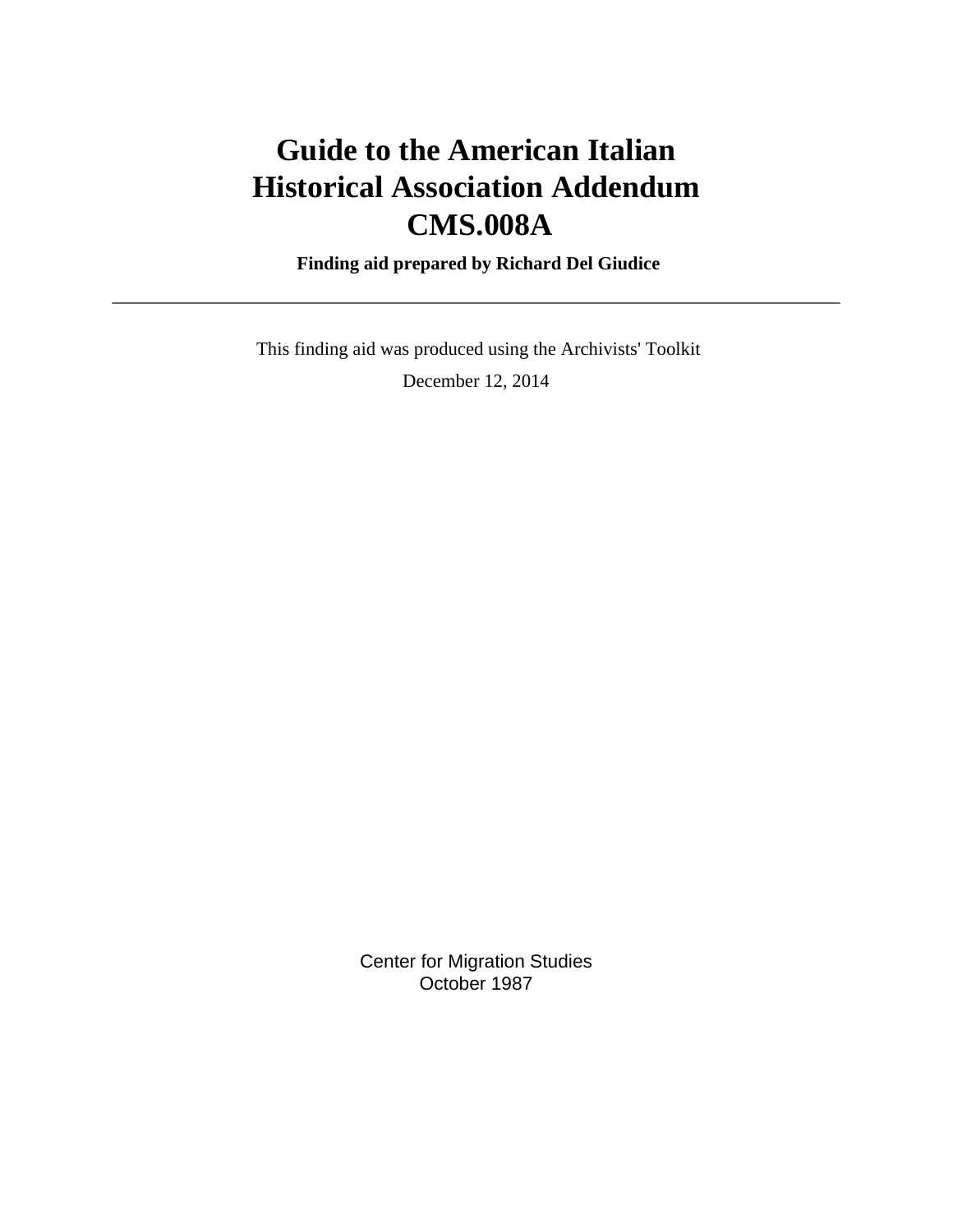# **Table of Contents**

| .24 |
|-----|
|     |
|     |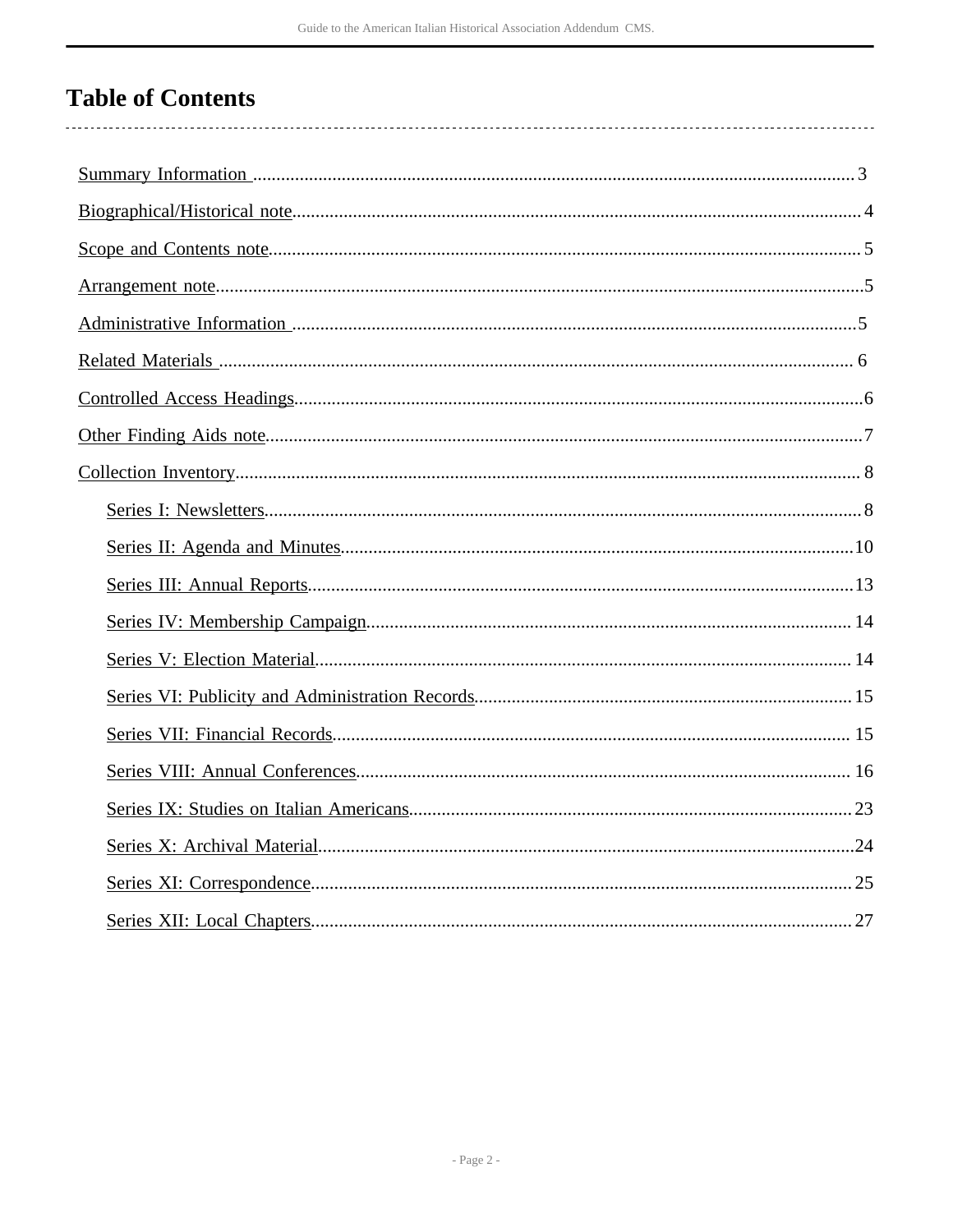## <span id="page-2-0"></span>**Summary Information**

| <b>Repository</b> | <b>Center for Migration Studies</b>                                                                                                                                                                                                                                                                                                                                                                                                                                  |
|-------------------|----------------------------------------------------------------------------------------------------------------------------------------------------------------------------------------------------------------------------------------------------------------------------------------------------------------------------------------------------------------------------------------------------------------------------------------------------------------------|
| <b>Creator</b>    | American Italian Historical Association.                                                                                                                                                                                                                                                                                                                                                                                                                             |
| <b>Title</b>      | American Italian Historical Association Addendum                                                                                                                                                                                                                                                                                                                                                                                                                     |
| Date [inclusive]  | 1966-1986                                                                                                                                                                                                                                                                                                                                                                                                                                                            |
| <b>Extent</b>     | 4.0 Linear feet in eight document boxes.                                                                                                                                                                                                                                                                                                                                                                                                                             |
| Language          | English                                                                                                                                                                                                                                                                                                                                                                                                                                                              |
|                   | Language of Materials note Mostly in English with some Italian.                                                                                                                                                                                                                                                                                                                                                                                                      |
| <b>Abstract</b>   | The American Italian Historical Association was founded in 1966 by<br>Frank Cordasco, Dr. Rudolph Vecoli, and Dr. Leonard Covello. The<br>organization's goal was to foster "the collection, preservation, publication<br>and popularization of materials having reference to the settlement and<br>history of the Italians in the U.S. and Canada." The materials in the<br>collection is an addendum to CMS 008, and documents the organization<br>from 1966-1986. |

### **Preferred Citation note**

Center for Migration Studies of New York; American Italian Historical Association Addendum (CMS 008A); Box; Folder.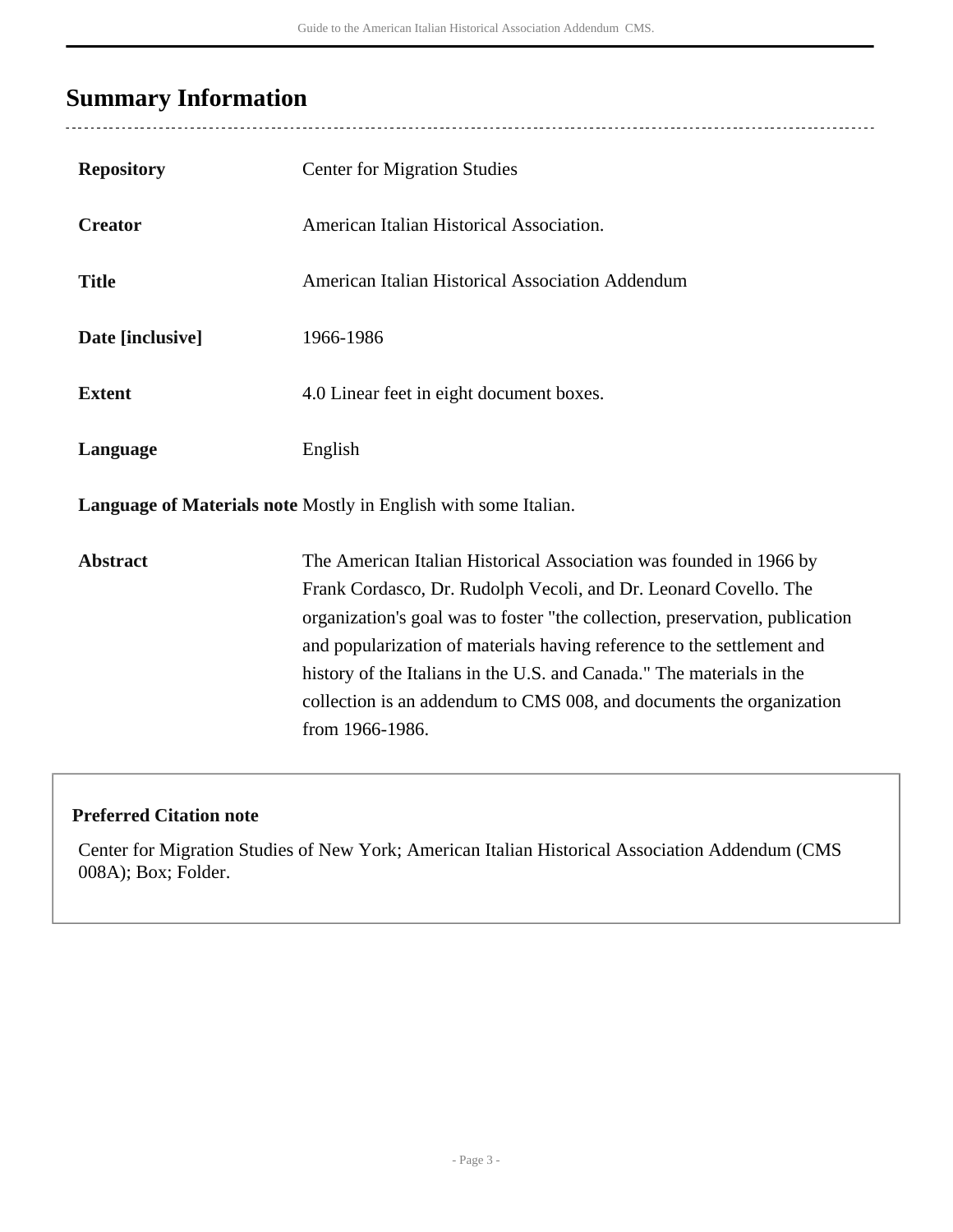## <span id="page-3-0"></span>**Biographical/Historical note**

The concept of an Italian American Historical society was discussed as early as 1966 by Dr. Frank Cordasco of Montclair State College, Dr. Rudolph Vecoli of Rutgers University and Dr. Leonard Covello, former principal of Benjamin Franklin High School in New York City, over the course of several meetings at the latter's home in Westwood, New Jersey. Vecoli subsequently undertook the task of writing "A Proposal for an italian American Historical Society", in which he formulated both the need for and the objectives of such an organization.

It was, moreover, upon his suggestion that small group of historians, sociologists, educators, and concerned laymen interested in promoting scholarly study of the Italo-American experience attended a series of meetings in the fall and winter of 1966 which culminated in the founding of the American Italian Historical Association on December 27, 1966 at La Guardia Memorial House in New York's East Harlem. The founding group included: John Cammett, Frank Cordasco, Leonard Covello, William De Mayo, Francis Femminella, Luciano Iorizzo, Virginia McLaughlin, Isidore Meyer, Salvatore LaGumina, Salvatore Mondello, Albert Nofi, Louis Romano, Jean Scarpaci, Luis silveri, Silvano M. Tomasi, and Rudolph Velcoli (first president of the Association followed by LaGumina in 1971 and Iorizzo in 1974). At a subsequent meeting on December 29, 1966, during the annual meeting of the Aossication in New York, an Executive Council was elected and the Constitution and By-Laws were drafted. The purpose of the new organization was stated as, "the collection, preservation, publication and popularization of materials having reference to the settlement and history of the Italians in the U.S. and Canada." Among the first activities of the organization were formation of a subcommittee to handle administrative matters and the development of standing committees to take charge of such items as membership, publicity, the publication of a quarterly newsletter, and the implementation of an archival collections program. A seminar was established to provide students with a forum for intellectual exchange. These activities were carried on from the Association's headquarters at 319 East 116th Street, then serving also as the offices of Covello.

An early plan to affiliate with Casa Italiana at Columbia Unversity did not materialize, so in the summer of 1968 the Association moved its headquarters to the premises at the Center of Migration Studies in Staten Island. Simultaneously, the Association embarked upon an amibitious annual conference program, which included the regular publication of the conference proceedings. An early notion to explan membership by broadening the geographical base of the Association became, in time a reality as regional and local chapters were formed in the Far West, Midwest, South and North East. Membership in 1975 reached 600. The granting of the \$200 Covello Award (as of 1973) for the best unpublished article on any aspect of the Italian-Aerican experience, and the co-sponsorship of meetings, film, and book symposiums, and in-service courses for teachers has served, in line with the Association's original objectives, to both stimulate research in the Italian immigrant experience and share the fruit of that research with the community at large.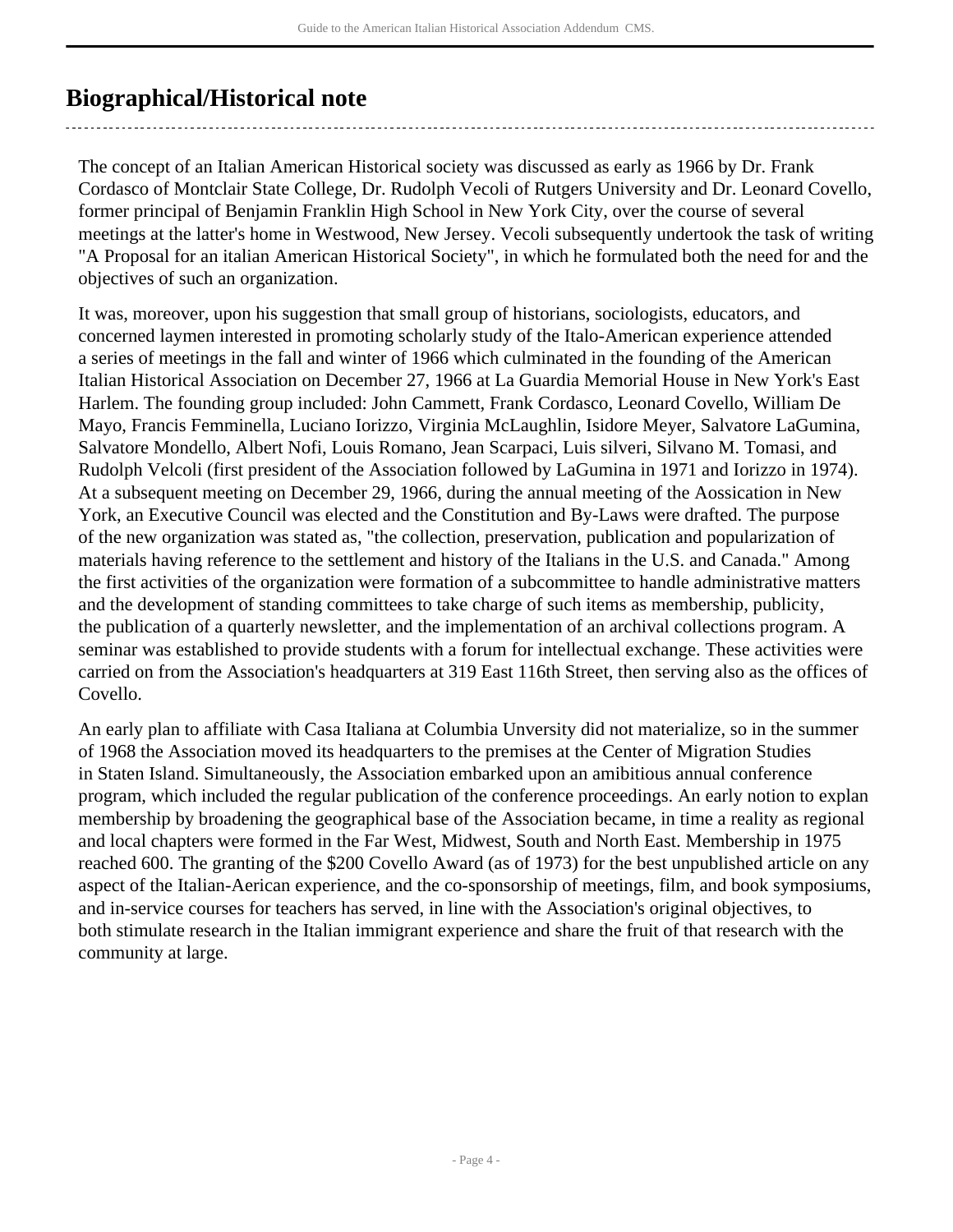### <span id="page-4-0"></span>**Scope and Contents note**

These records are an addenda to the processed Collection #008 of the American Italian Historical Association (AIHA). The first description of AIHA records included twelve Series; the material in this addenda, dated from 1966 to 1986, includes the same number of Series and follows the same order of arrangement. The materials in the collection document the founding of the American Italian Historical Association and chronicle the first eight years of its activities. The collection mostly contains correspondence, materials from conferences, membership and election records for the organization, financial documents, materials publicizing the organization, agendas and meeting minutes, photographs, and other materials.

### <span id="page-4-1"></span>**Arrangement note**

Arranged into 12 series:

Series I: Newsletters Series II: Agenda and Minutes Series III: Annual Report Series IV: Membership Campaign Series V: Election Material Series VI: Publicity and Administration Records Series VII: Financial Records Series VIII: Annual Conferences Series IX: Studies on Italian American Series X: Archival Material Series XI: Correspondence Series XII: Local Chapters

## <span id="page-4-2"></span>**Administrative Information**

#### **Publication Information**

Center for Migration Studies October 1987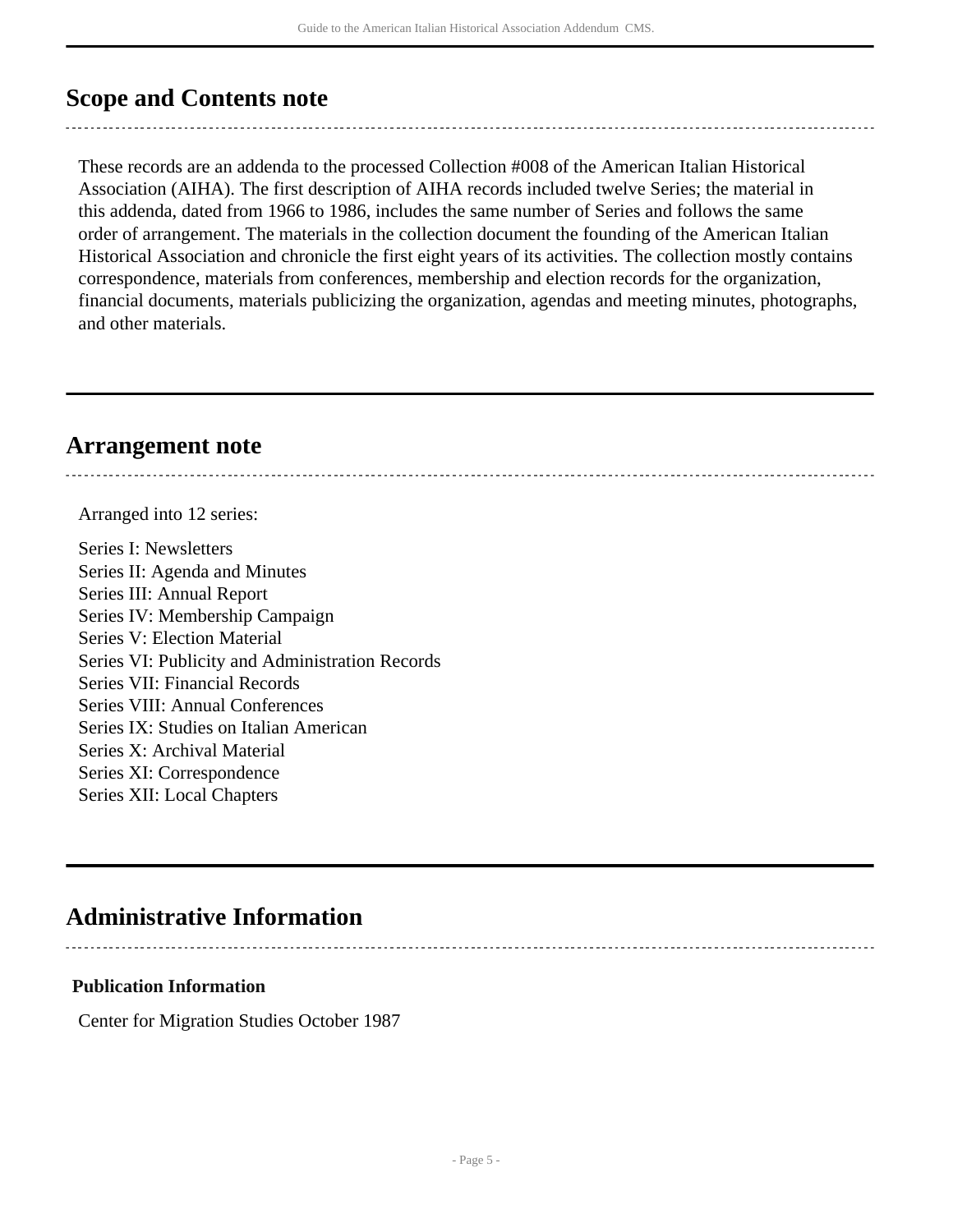#### **Revision Description**

Description adapted by Taylor Smith, Converted into EAD by Nicole Greenhouse December 2014

#### **Conditions Governing Access note**

Open to researchers by appointment.

#### **Conditions Governing Use note**

Copyright is owned by the Center for Migration Studies. Permission to publish materials must be requested before use.

#### **Immediate Source of Acquisition note**

Donated by the American Italian Historical Association, likely in 1986.

#### **Processing Information note**

In 2014, this collection was entered into the Archivists' Toolkit in compliance with DACS and folder descriptions were simplified from the original print finding aid. (The original finding aid is available in print upon request). Folder titles in the container list online may vary from the the physical folder titles.

## <span id="page-5-0"></span>**Related Materials**

#### **Related Archival Materials note**

American Italian Historical Association Records (CMS 008) American Italian Historical Association Addendum (CMS 008B)

## <span id="page-5-1"></span>**Controlled Access Headings**

**Subject(s)**

• Italian Americans |x Intellectual life |y 20th century.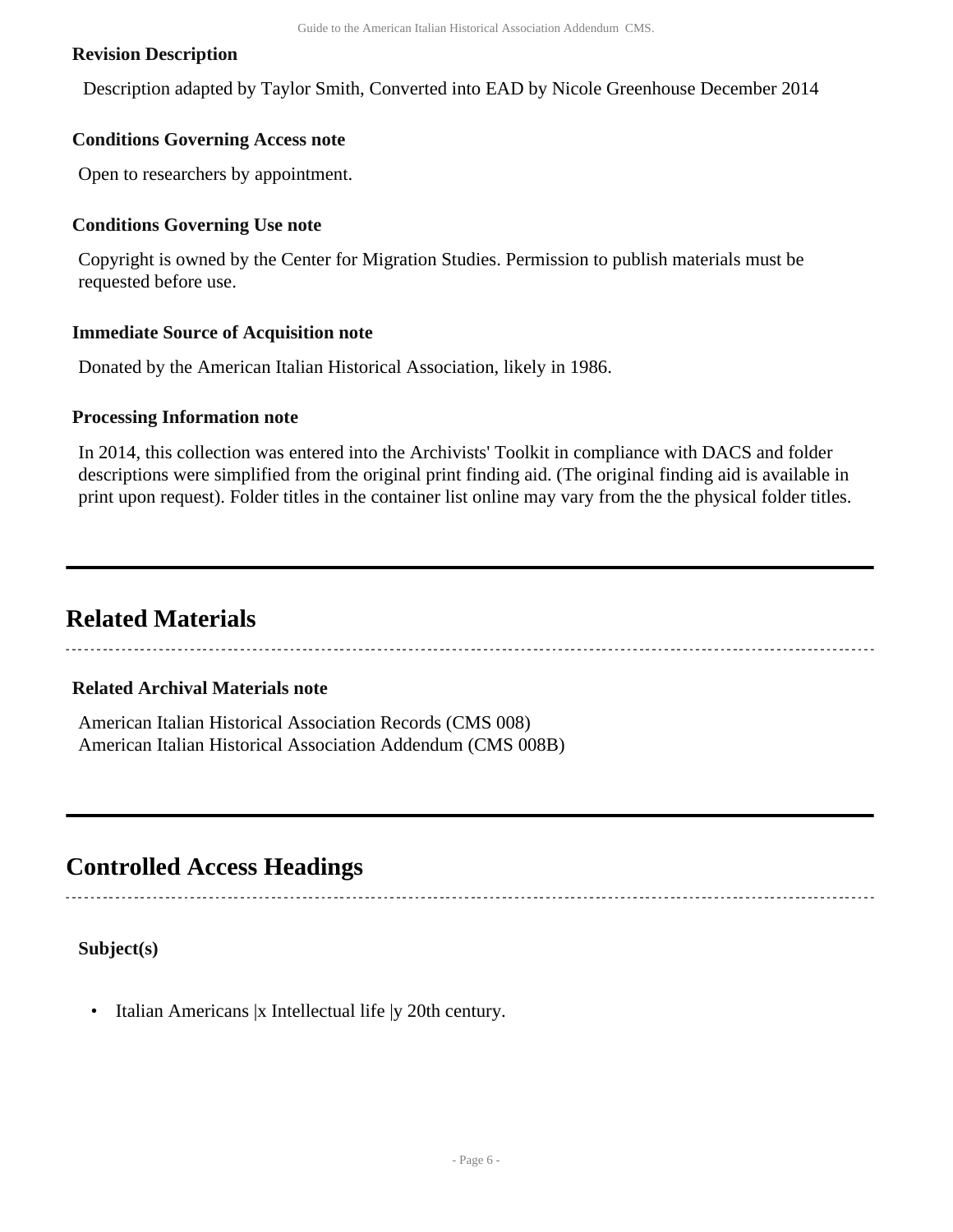# <span id="page-6-0"></span>**Other Finding Aids note**

 $\sim$ 

The original inventory is available in print upon request.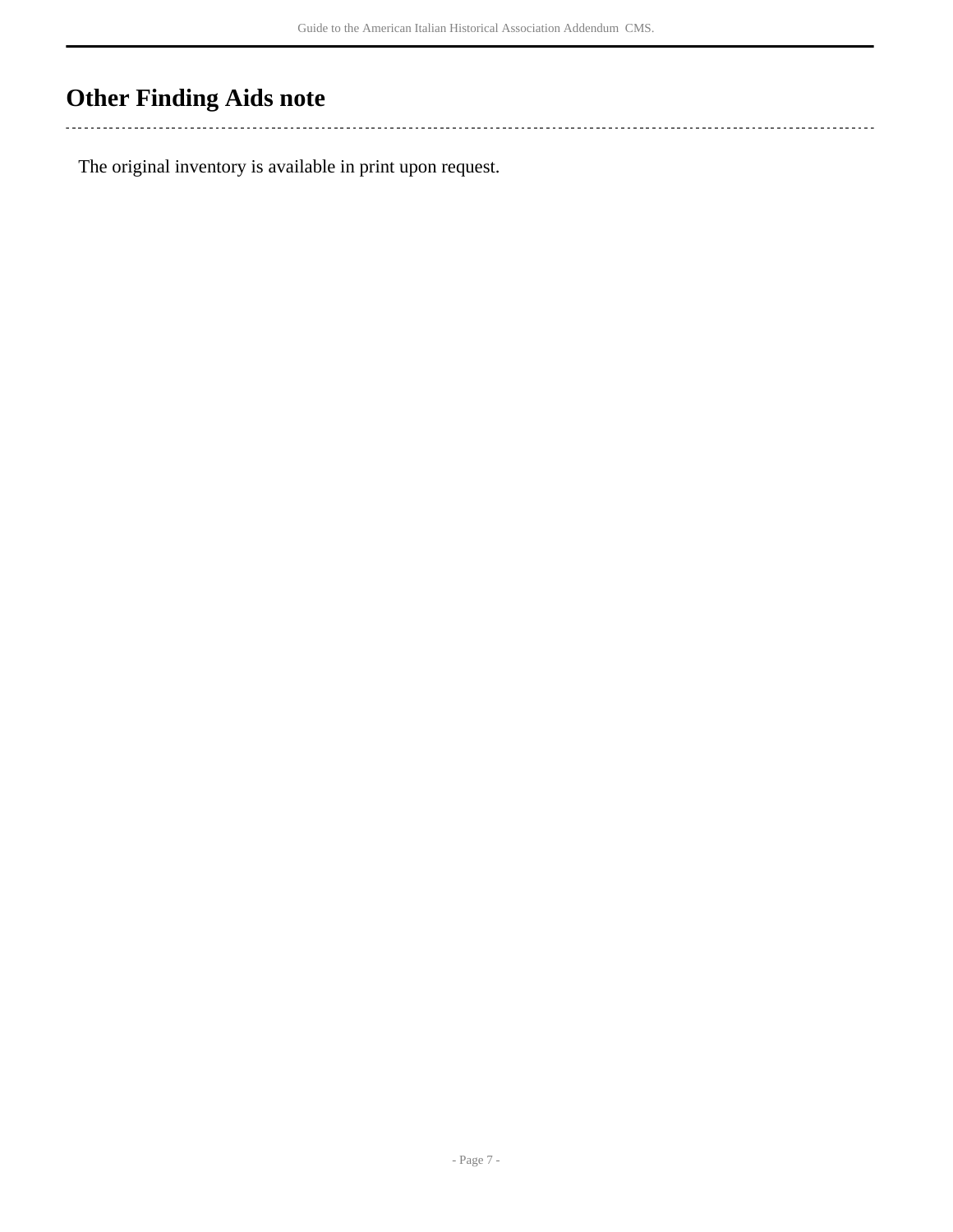## <span id="page-7-0"></span>**Collection Inventory**

<span id="page-7-1"></span>**Series I: Newsletters 1974-1983** 

|                                                                                                          | <b>Box</b>   | <b>Folder</b>  |
|----------------------------------------------------------------------------------------------------------|--------------|----------------|
| American Italian Historical Association Newsletter 9:1,2 1974                                            | $\mathbf{1}$ | $\mathbf{1}$   |
| American Italian Historical Association Newsletter 11:2 1976                                             | $\mathbf{1}$ | $\mathbf{1}$   |
| American Italian Historical Association Newsletter 11:3,4 1977                                           | $\mathbf{1}$ | 2              |
| American Italian Historical Association Newsletter 12:1,2 1977                                           | $\mathbf{1}$ | 2              |
| American Italian Historical Association Newsletter 12:3,4 1978                                           | $\mathbf{1}$ | 3              |
| American Italian Historical Association Newsletter 12:1,5 1979                                           | $\mathbf{1}$ | $\overline{4}$ |
| American Italian Historical AssociationAmerican Italian Historical<br>Association Newsletter 13:1-3 1980 | $\mathbf{1}$ | 5              |
| American Italian Historical Association Newsletter 14:1-3 1981                                           | $\mathbf{1}$ | 6              |
| Long Island Regional Chapter Newsletter 1:1,2 1977                                                       | $\mathbf{1}$ | $\overline{7}$ |
| Long Island Regional Chapter Newsletter 2:1 1978                                                         | $\mathbf{1}$ | $\overline{7}$ |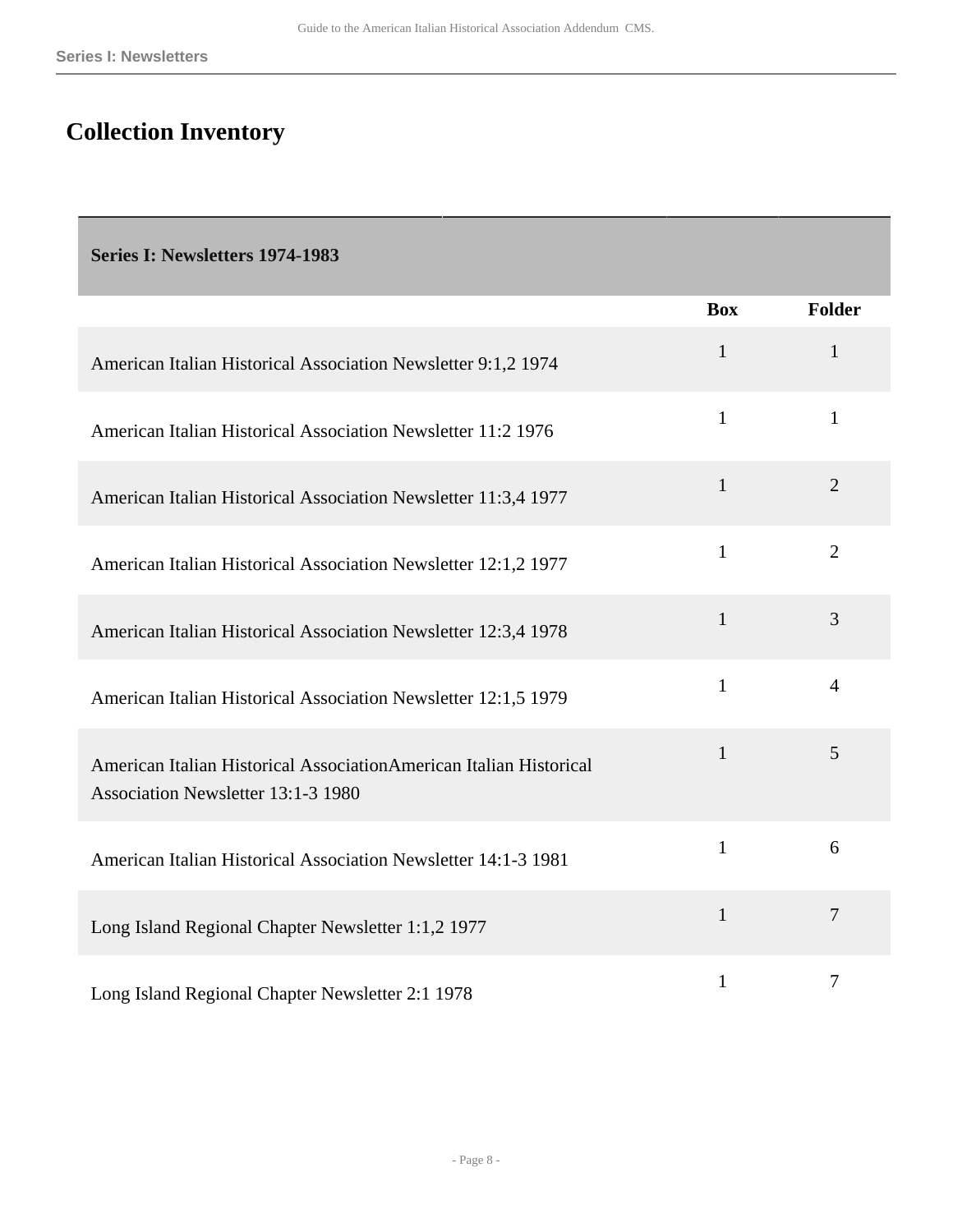**Series I: Newsletters**

| Long Island Regional Chapter Newsletter 3:1 1979            | $\mathbf{1}$ | 7  |
|-------------------------------------------------------------|--------------|----|
| Central New York Chapter Newsletter Aug-Sept 1983           | $\mathbf{1}$ | 8  |
| Upper Midwest Chapter Newsletter (Stella Del Nord) 2:2 1979 | $\mathbf{1}$ | 9  |
| Upper Midwest Chapter Newsletter (Stella Del Nord) 7:2 1983 | $\mathbf{1}$ | 9  |
| Central Jersey Chapter Newsletter Apr 1981                  | $\mathbf{1}$ | 10 |
| Maryland-Washington D.C. Chapter Newsletter 1:1 1974        | $\mathbf{1}$ | 11 |
| Maryland-Washington D.C. Chapter Newsletter 7:1 1975        | $\mathbf{1}$ | 11 |
| Maryland-Washington D.C. Chapter Newsletter 2:2-4 1975      | $\mathbf{1}$ | 11 |
| Maryland-Washington D.C. Chapter Newsletter 3:1 1976        | $\mathbf{1}$ | 12 |
| Maryland-Washington D.C. Chapter Newsletter 3:2-4 1977      | $\mathbf{1}$ | 13 |
| Maryland Washington D.C. Chapter Newsletter 4:1,2 1977      | 1            | 13 |
| Maryland Washington D.C. Chapter Newsletter 4:3 1978        | $\mathbf{1}$ | 13 |
| Western Regional Chapter Newsletter 1:1,2 1974              | $\mathbf{1}$ | 14 |
| Western Regional Chapter Newsletter 2:1 1974                | $\mathbf{1}$ | 14 |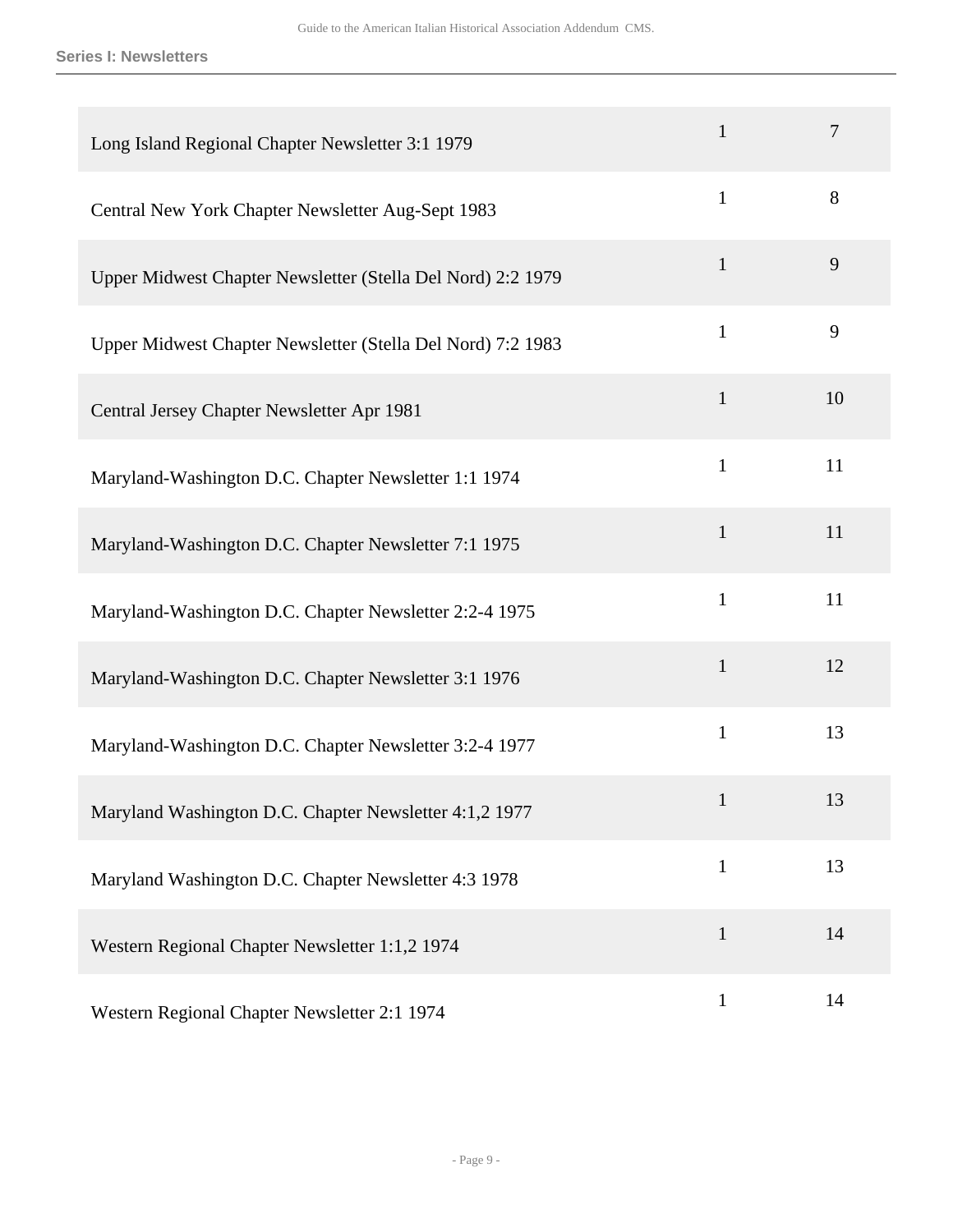#### **Series II: Agenda and Minutes**

<span id="page-9-0"></span>

| Western Regional Chapter Newsletter 2:2,4,5 1975 | $\mathbf{1}$ | 14     |
|--------------------------------------------------|--------------|--------|
| Western Regional Chapter Newsletter 3:2-5 1976   | $\mathbf{1}$ | 15     |
| Western Regional Chapter Newsletter 4:2 Nov 1977 | $\mathbf{1}$ | 16     |
| Western Regional Chapter Newsletter 5:2 1978     | $\mathbf{1}$ | 16     |
| Western Regional Chapter Newsletter 7:1 1980     | $\mathbf{1}$ | 17     |
| Western Regional Chapter Newsletter 9:2 1982     | $\mathbf{1}$ | 17     |
| Western Regional Chapter Newsletter 10:1 1983    | $\mathbf{1}$ | 17     |
| Series II: Agenda and Minutes 1971-1983          |              |        |
|                                                  | <b>Box</b>   | Folder |
| Agenda and Minutes 1971                          | $\mathbf{1}$ | 18     |
| Agenda and Minutes 1973                          | $\mathbf{1}$ | 19     |
| Agenda and Minutes 1974                          | $\mathbf{1}$ | 20     |
| Agenda and Minutes 1975                          | $\mathbf{1}$ | 21     |
| Agenda and Minutes 1976                          | $\mathbf{1}$ | 22     |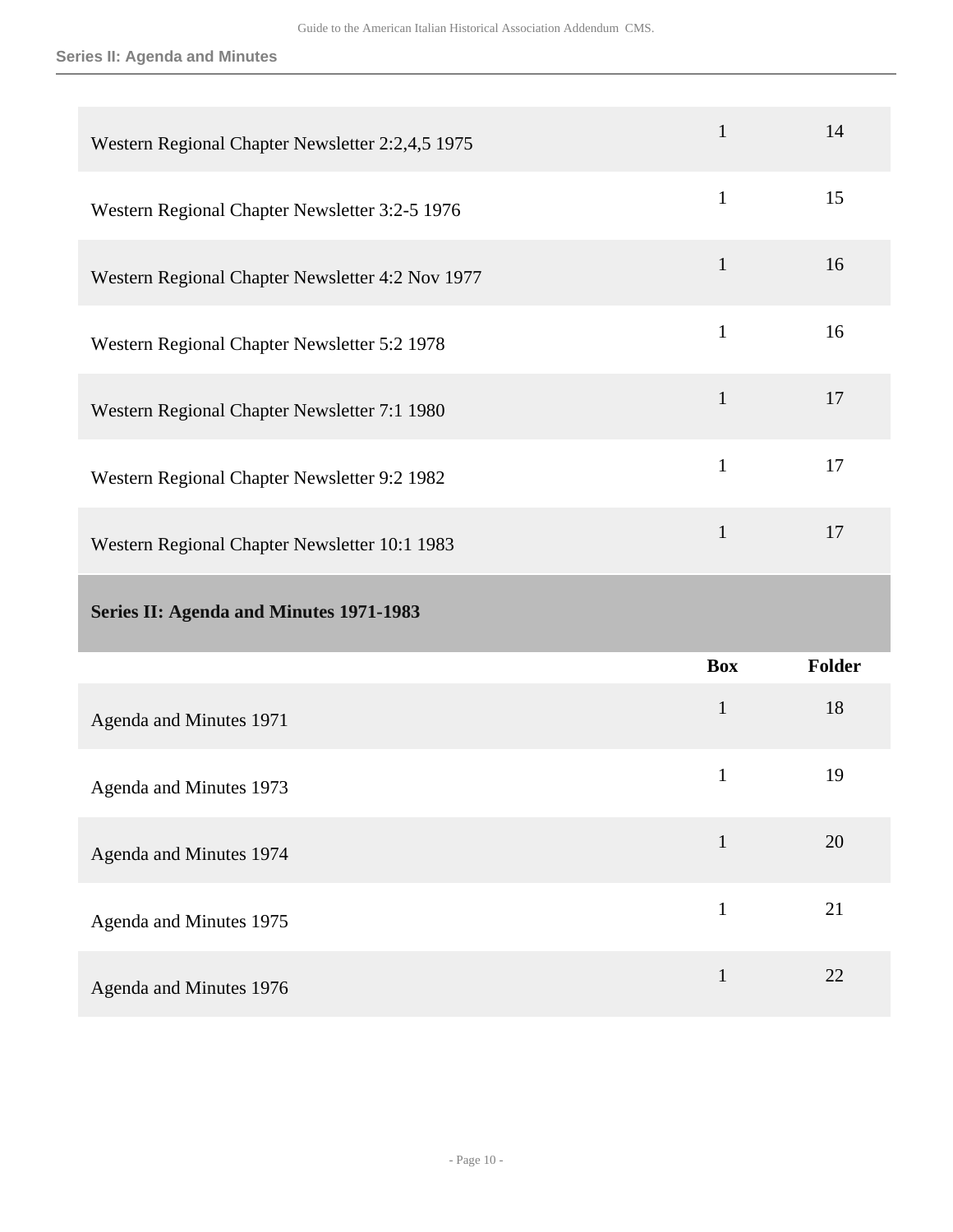| Agenda and Minutes 1977                                  | $\mathbf{1}$ | 23 |
|----------------------------------------------------------|--------------|----|
| Agenda and Minutes 1979                                  | $\mathbf{1}$ | 24 |
| Agenda and Minutes 1980                                  | $\mathbf{1}$ | 25 |
| Agenda and Minutes 1981                                  | $\mathbf{1}$ | 26 |
| Agenda and Minutes 1982                                  | $\mathbf{1}$ | 27 |
| Agenda and Minutes 1983                                  | $\mathbf{1}$ | 28 |
| List of Officers and Executive Council Members 1970-1980 | $\mathbf{1}$ | 29 |
| Executive Council Meeting 11 Nov 1972                    | $\mathbf{1}$ | 30 |
| Executive Council Meeting 20 Dec 1972                    | $\mathbf{1}$ | 30 |
| Executive Council Meeting 23 Mar 1973                    | $\mathbf{1}$ | 31 |
| Executive Council Meeting 28 Apr 1973                    | $\mathbf{1}$ | 31 |
| Executive Council Meeting 21 Sep 1973                    | $\mathbf{1}$ | 31 |
| Executive Council Meeting 16 Nov 1973                    | $\mathbf{1}$ | 31 |
| Executive Council Meeting 22 Mar 1975                    | $\mathbf{1}$ | 32 |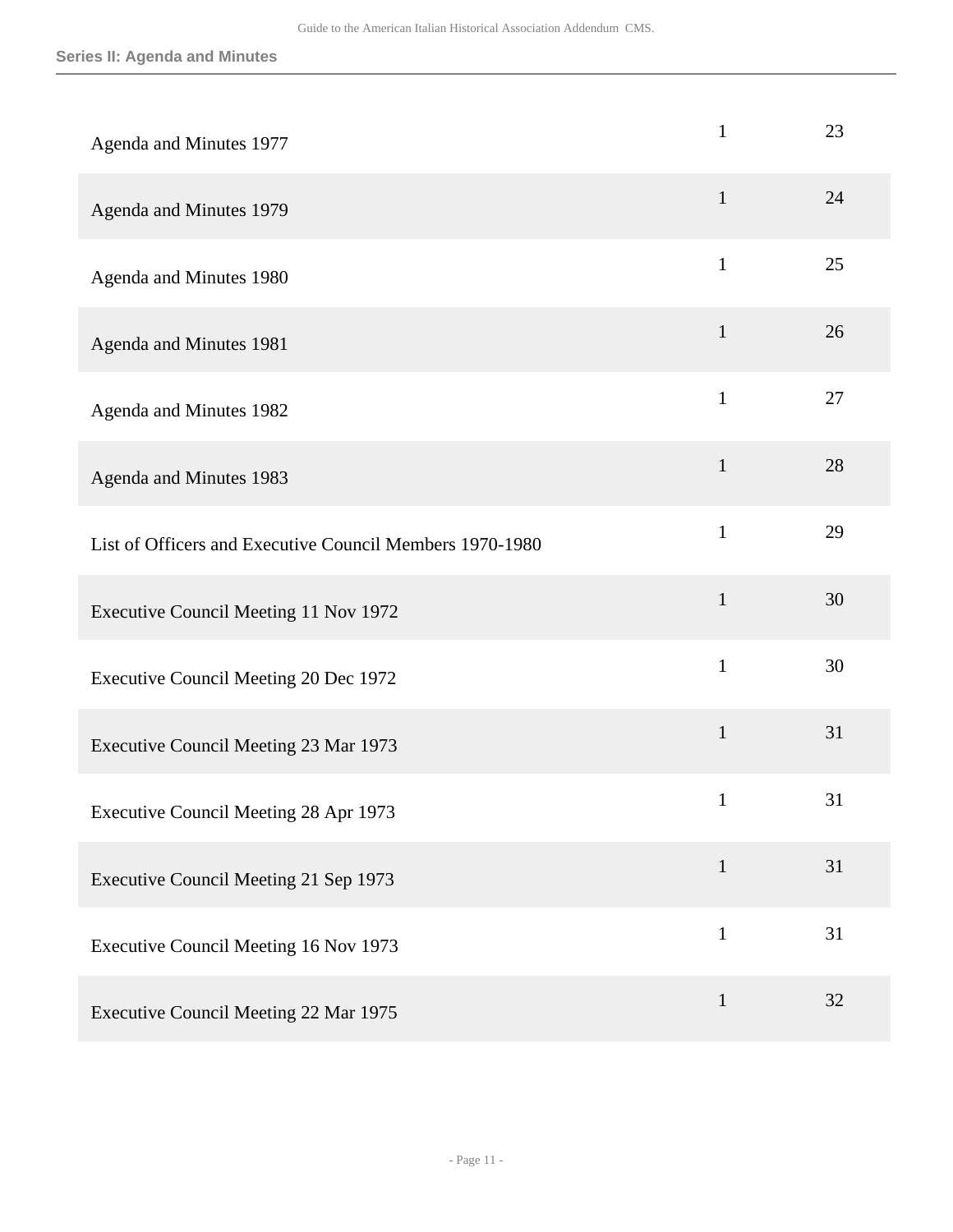| Annual Business Meeting 14 Nov 1975         | $\mathbf{1}$ | 32 |
|---------------------------------------------|--------------|----|
| Executive Council Meeting 21 May 1976       | $\mathbf{1}$ | 32 |
| Executive Council Meeting 21 May 1976       | $\mathbf{1}$ | 32 |
| <b>Executive Council Meeting 8 Oct 1976</b> | $\mathbf{1}$ | 32 |
| Executive Council Meeting 13 Nov 1976       | $\mathbf{1}$ | 32 |
| Executive Council Meeting 27 Mar 1977       | $\mathbf{1}$ | 33 |
| Executive Council Meeting 15 Apr 1978       | $\mathbf{1}$ | 33 |
| Executive Council Meeting 18 Aug 1978       | $\mathbf{1}$ | 33 |
| Executive Council Meeting 26 Oct 1978       | $\mathbf{1}$ | 33 |
| Executive Council Meeting 24 Mar 1979       | $\mathbf{1}$ | 33 |
| Executive Council Meeting 15 Apr 1979       | $\mathbf{1}$ | 33 |
| Executive Council Meeting 18 Aug 1979       | $\mathbf{1}$ | 33 |
| Executive Council Meeting 26 Oct 1979       | $\mathbf{1}$ | 33 |
| Executive Council Meeting 25 Jul 1980       | $\mathbf{1}$ | 34 |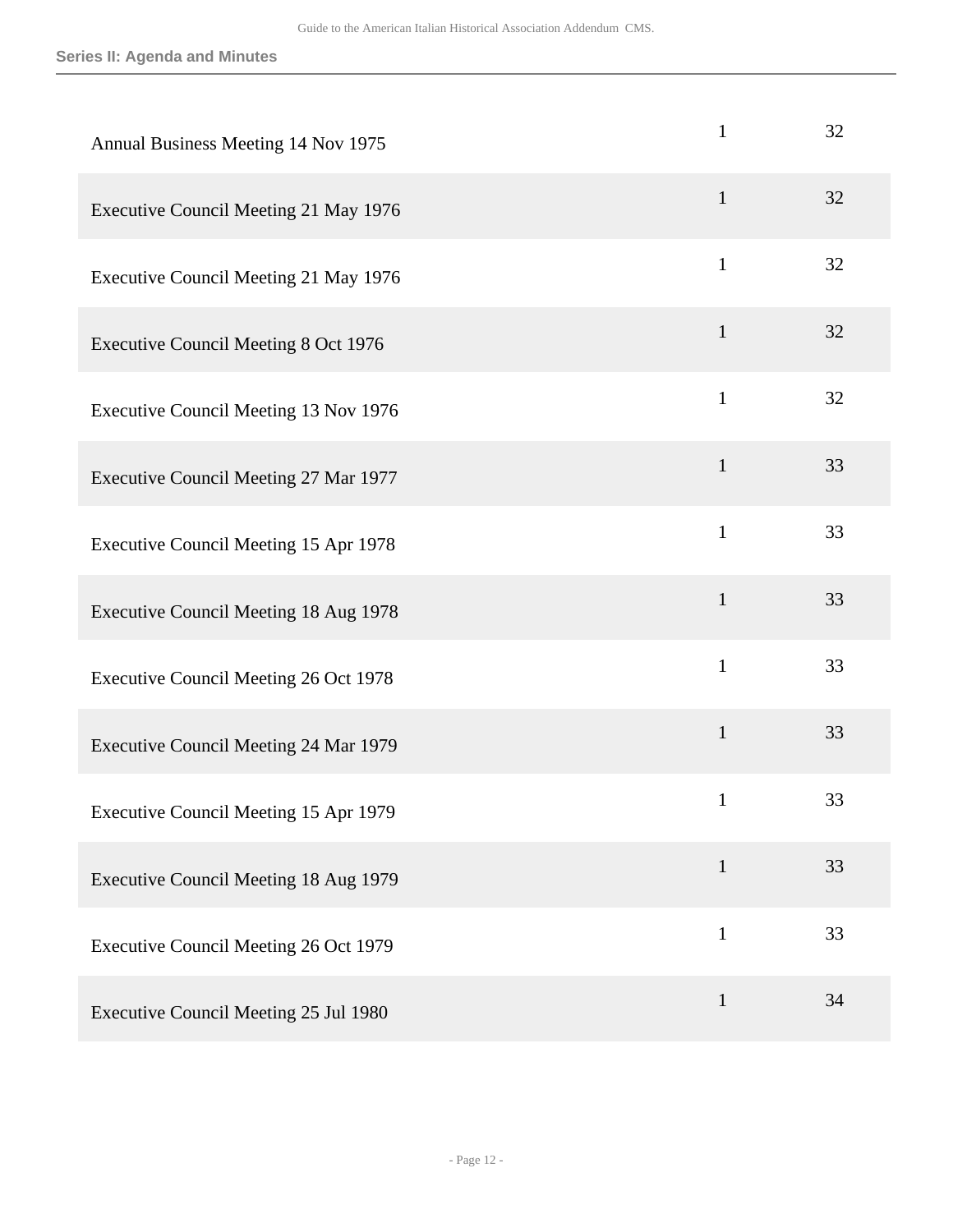<span id="page-12-0"></span>

| Executive Council Meeting 24 Oct 1980       | $\mathbf{1}$   | 34     |
|---------------------------------------------|----------------|--------|
| Annual Business Meeting 25 Oct 1980         | $\mathbf{1}$   | 34     |
| Executive Council Meeting 21 Mar 1981       | $\mathbf{1}$   | 35     |
| Executive Council Meeting 25 Jul 1981       | $\mathbf{1}$   | 35     |
| Executive Council Meeting 28 Oct 1981       | $\mathbf{1}$   | 35     |
| Executive Council Meeting 31 Jul 1982       | $\mathbf{1}$   | 36     |
| Executive Council Meeting 29 Oct 1982       | $\mathbf{1}$   | 36     |
| Executive Council Meeting 21 May 1983       | $\mathbf{1}$   | 36     |
| Executive Council Meeting 23 Jul 1983       | $\mathbf{1}$   | 36     |
| <b>Series III: Annual Reports 1966-1986</b> |                |        |
|                                             | <b>Box</b>     | Folder |
| First Semi-Annual Report 1966               | $\overline{2}$ | 36a    |
| Annual Report 27 Dec 1966, 31 Dec 1967      | $\overline{2}$ | 36a    |
| Twenty Years Later 1966-1987                | $\sqrt{2}$     | 36a    |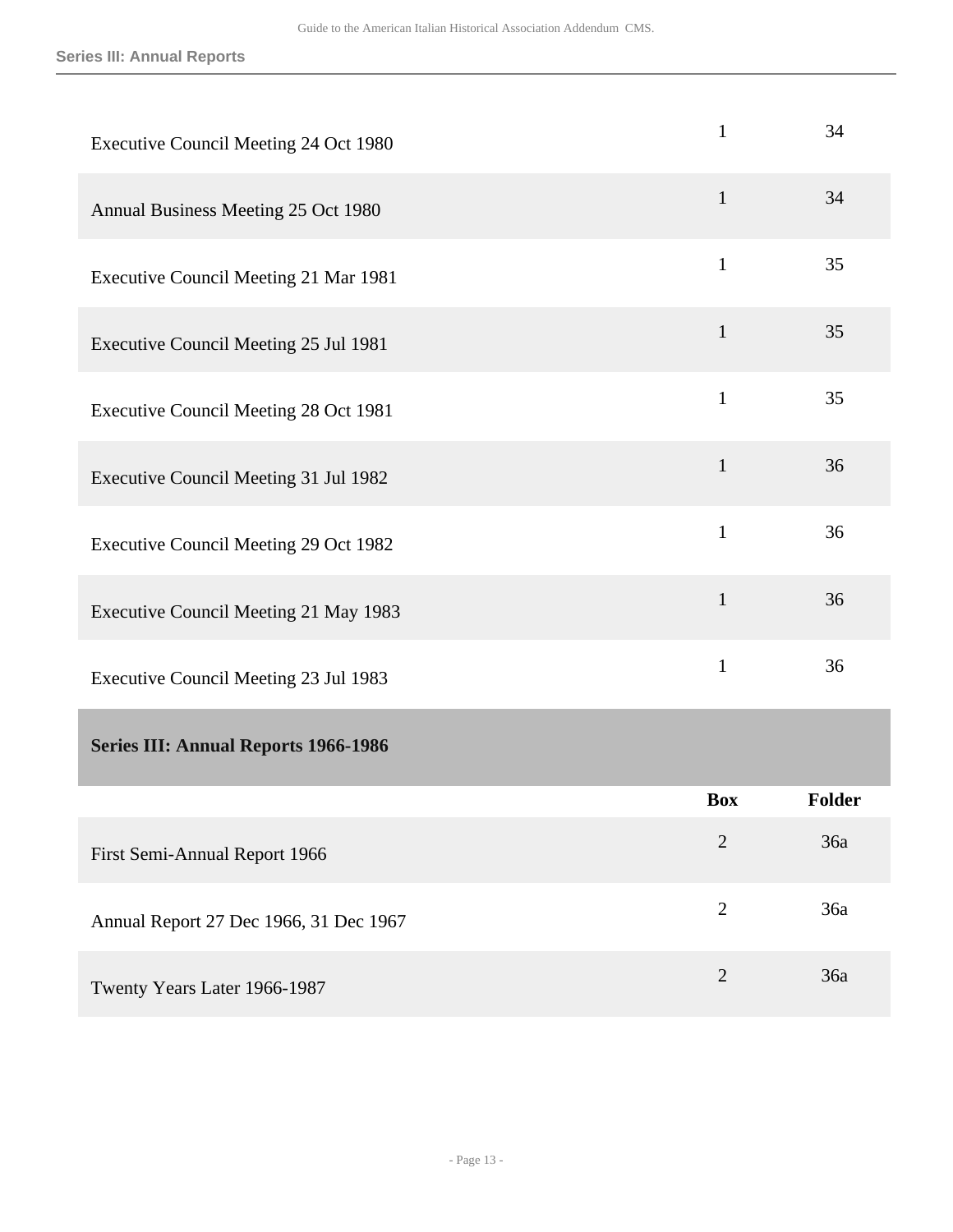<span id="page-13-1"></span><span id="page-13-0"></span>

| Report on the American Italian Historical Association 1979 | $\overline{2}$ | 36a           |
|------------------------------------------------------------|----------------|---------------|
| Report to the American Italian Historical Association 1983 | $\overline{2}$ | 36a           |
| Report of the Annual Conference by Rocco Caporale undated  | $\overline{2}$ | 36a           |
| <b>Series IV: Membership Campaign 1967-1984</b>            |                |               |
|                                                            | <b>Box</b>     | <b>Folder</b> |
| First Semi-Annual Report 1966                              | $\overline{2}$ | 36a           |
| Annual Report 27 Dec 1966, 31 Dec 1967                     | $\overline{2}$ | 36a           |
| Twenty Years Later 1966-1987                               | $\overline{2}$ | 36a           |
| Report on the American Italian Historical Association 1979 | $\overline{2}$ | 36a           |
| Report to the American Italian Historical Association 1983 | $\overline{2}$ | 36a           |
| Report of the Annual Conference by Rocco Caporale undated  | $\overline{2}$ | 36a           |
| <b>Series V: Election Material 1971-1982</b>               |                |               |
|                                                            | <b>Box</b>     | <b>Folder</b> |
| Sample of Returned Ballots 1978, 1986                      | $\overline{2}$ | 54            |
| Announcements of Election Results 1975, 1977-1979          | $\overline{2}$ | 55            |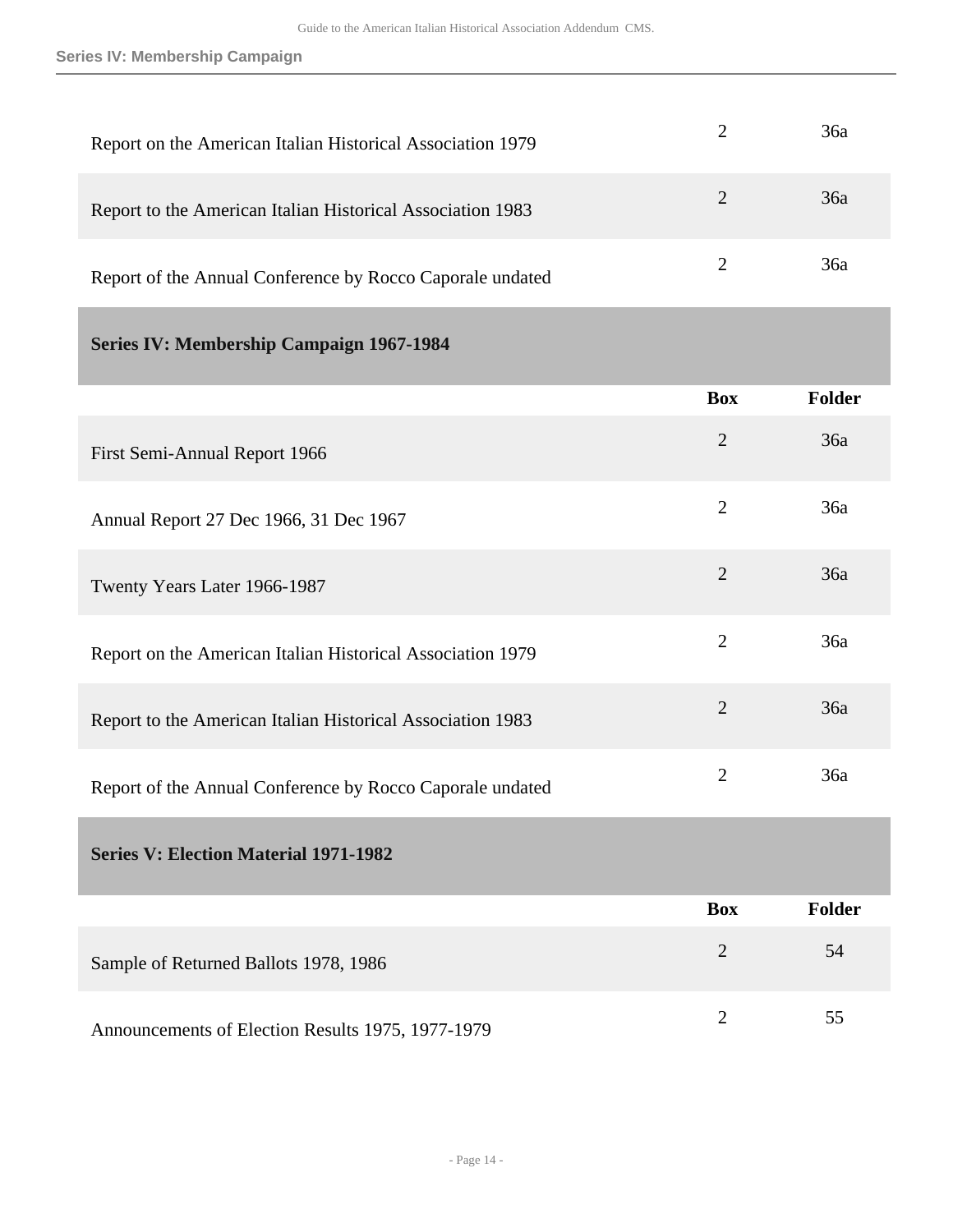#### **Series VI: Publicity and Administration Records**

| Nominating Committee Correspondence 1971-1982 | 56 |
|-----------------------------------------------|----|
| Biographical Sketches of Candidates undated   | 57 |

<span id="page-14-0"></span>

|  | <b>Series VI: Publicity and Administration Records 1967-1976</b> |
|--|------------------------------------------------------------------|
|  |                                                                  |

|                                                                                                         | <b>Box</b>     | Folder |
|---------------------------------------------------------------------------------------------------------|----------------|--------|
| Articles undated                                                                                        | $\overline{2}$ | 58     |
| Clippings 1978                                                                                          | $\overline{2}$ | 59     |
| American Italian Historial Assocation Proposals undated                                                 | $\overline{2}$ | 60     |
| Announcements undated                                                                                   | $\overline{2}$ | 61     |
| American Italian Historical Association Certificate of Incorporation from<br>New York State 14 Apr 1977 | $\overline{2}$ | 62     |
| American Italian Historical Association Constitution and By-Laws 1966,<br>1976, 1977, 1981              | $\overline{2}$ | 63     |

<span id="page-14-1"></span>**Series VII: Financial Records 1966-1983** 

|                                                        | <b>Box</b> | Folder |
|--------------------------------------------------------|------------|--------|
| Financial Report 1966-1967, 1969-1972, 1974, 1979-1980 |            | 64     |
| Treasurer's Report 1973-1975, 1977, 1983               |            | 65     |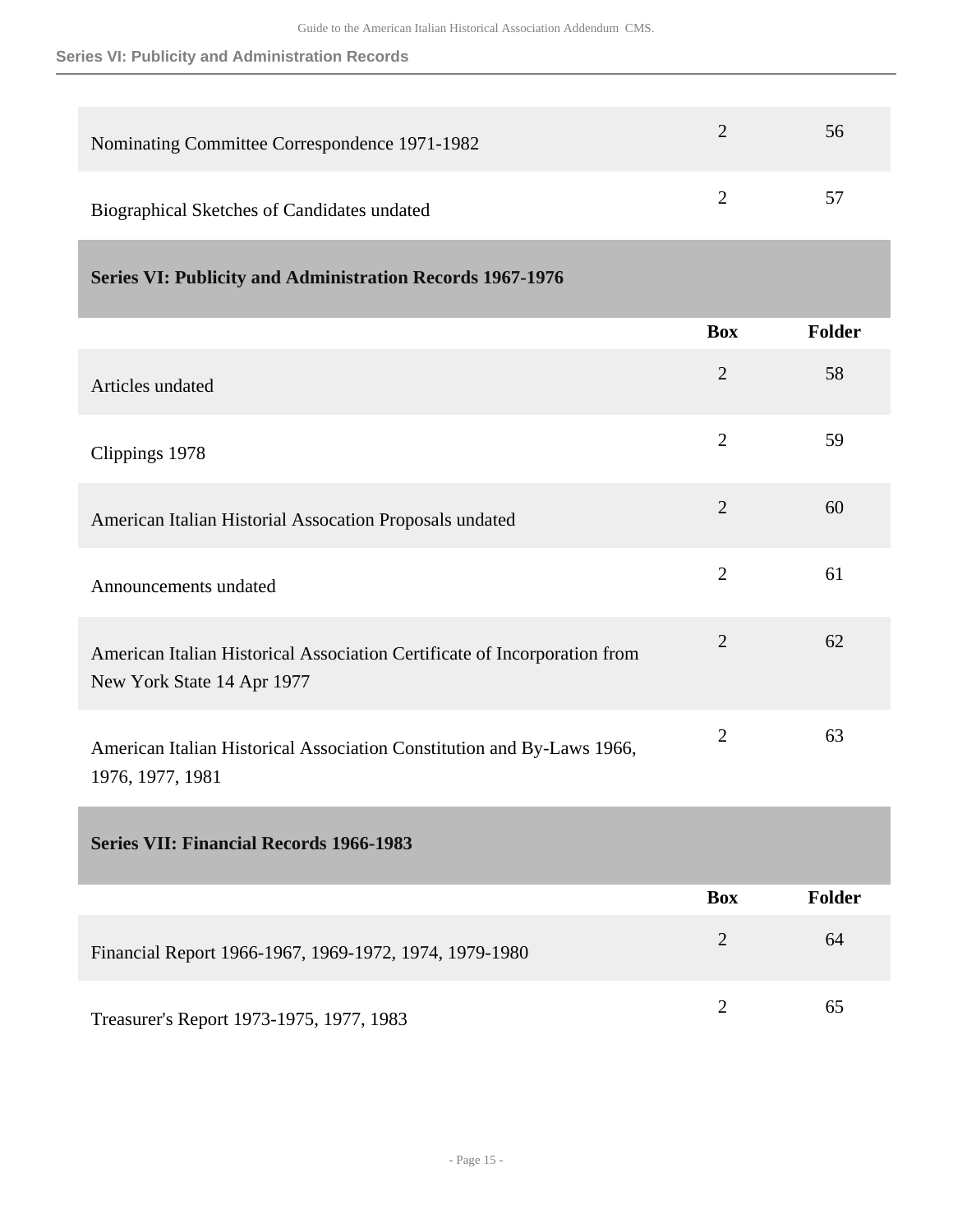| Bank book stubs 1972-1975               | $\overline{2}$ | 66    |
|-----------------------------------------|----------------|-------|
| Bank Materials 1976-1982                | 3              | 67    |
| Receipts and expenditures 1967-1976     | 3              | 68    |
| Bills paid and money received 1973-1976 | 3              | 69-72 |

### <span id="page-15-0"></span>**Series VIII: Annual Conferences 1968-1985**

|                                                                      | <b>Box</b> | Folder |
|----------------------------------------------------------------------|------------|--------|
| Files Sent on Annual Conference Theme 1976-1983, 1985                | 3          | 73     |
| Correspondence for 9th Annual Conference 1976                        | 3          | 74     |
| 10th Annual Conference 1977                                          | 3          | 75     |
| 10th Annual Conference 1975-1977                                     | 3          | 76     |
| 10th Annual Conference Programs undated                              | 3          | 77     |
| 10th Annual Conference Delegates List undated                        | 3          | 78     |
| 10th Annual Conference List of Delegates to Chair Conference undated | 3          | 79     |
| 10th Annual Conference Correspondence 1976-1977                      | 3          | 80     |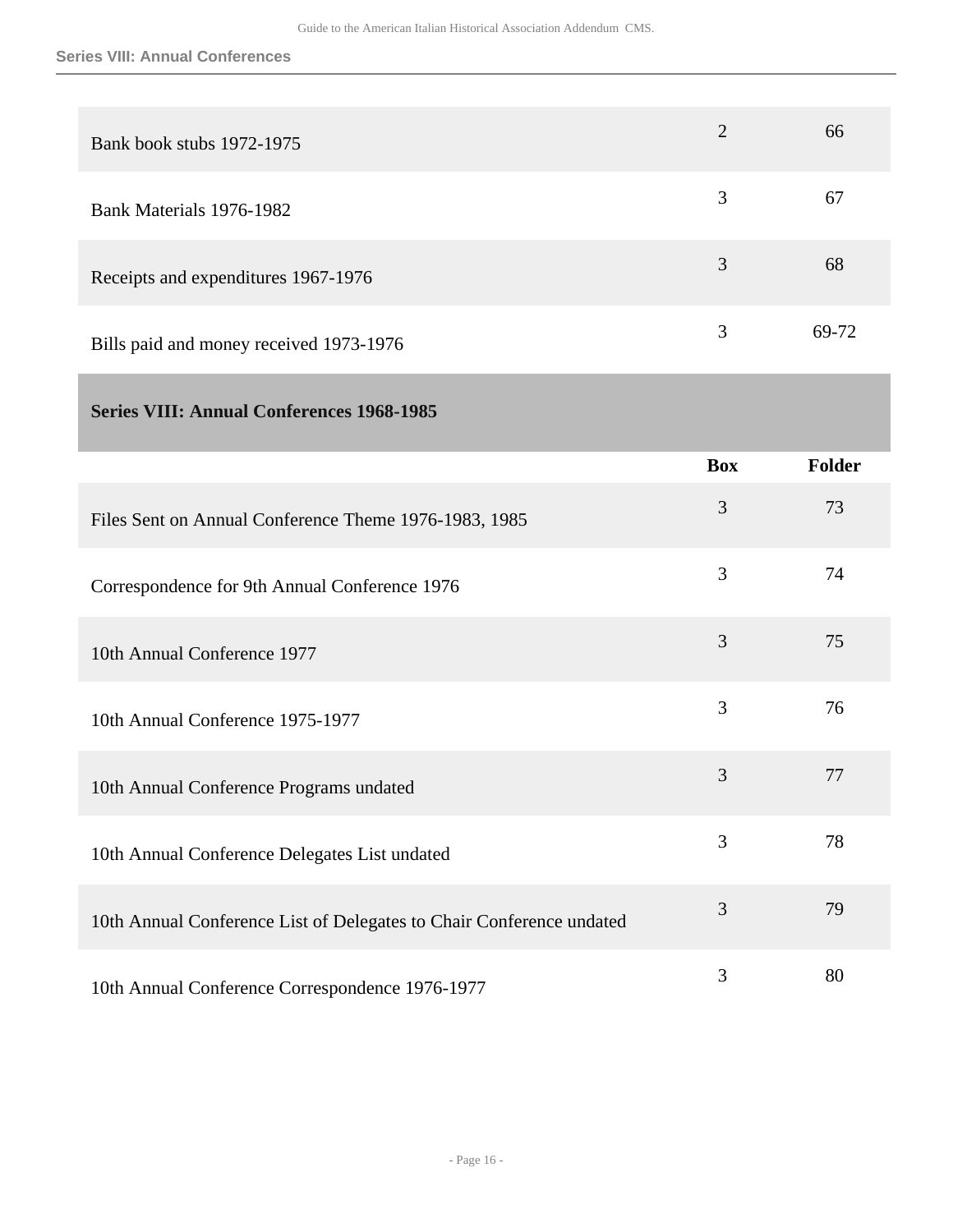#### **Series VIII: Annual Conferences**

| 10th Annual Conference Correspondence 1975-1977                 | 3 | 81 |
|-----------------------------------------------------------------|---|----|
| 10th Annual Conference Correspondence undated                   | 3 | 82 |
| 10th Annual Conference undated                                  | 3 | 83 |
| 10th Annual Conference Letters undated                          | 3 | 84 |
| 10th Annual Conference Registration undated                     | 3 | 85 |
| 10th Annual Conference undated                                  | 3 | 86 |
| 10th Annual Conference - G.R. Allen: Italians in Canada undated | 3 | 87 |
| 10th Annual Conference - Women's Historical Conference undated  | 3 | 87 |
| 10th Annual Conference List of Presenters and Papers undated    | 3 | 88 |
| 13th Annual Conference Program 1980                             | 3 | 89 |
| 16th Annual Conference Papers 1983                              | 3 | 90 |
| 16th Annual Conference Proposal 1983                            | 3 | 91 |
| 16th Annual Conference 9 May 1981                               | 3 | 92 |
| 16th Annual Conference Poster 1974-1982                         | 3 | 93 |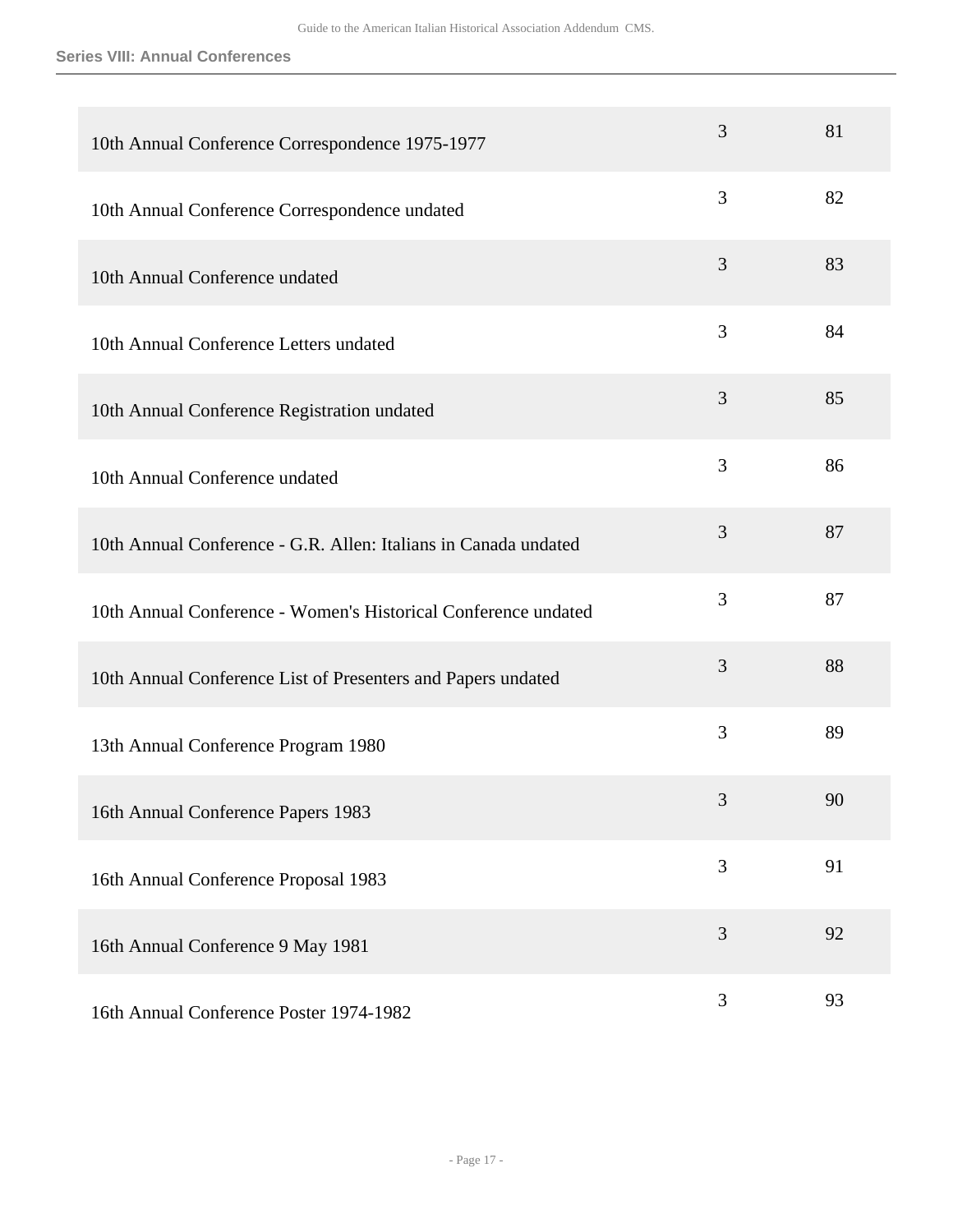#### **Series VIII: Annual Conferences**

| 16th Annual Conference Miscellaneous 1976-1982                                                                        | $\overline{4}$ | 94 |
|-----------------------------------------------------------------------------------------------------------------------|----------------|----|
| Leonardo Covello Curriculum Vitae 1975-1978                                                                           | $\overline{4}$ | 95 |
| Cohen, Miriam, Italian-American Women in New York City, 1900-1950:<br>Work and School 1975-1985                       | $\overline{4}$ | 96 |
| Weaver, Glen, Filippo Mazzei's Virginia Peasants 1975-1985                                                            | $\overline{4}$ | 96 |
| Paolucci, Amelio. The Italian and the American Educational<br>System 1975-1985                                        | $\overline{4}$ | 97 |
| Alba, Richard D,. The Mafia: Strangers in the Interpretation of<br>Crime 1975-1985                                    | $\overline{4}$ | 97 |
| De Lena, Judith N,. Involved and Three: The Activities of Italian-<br>American Women and Urban Neighborhood 1975-1985 | $\overline{4}$ | 97 |
| Loeb, Larry M., Jupiter Missile in Europe: a Measure of Presidential<br>Power 1975-1985                               | $\overline{4}$ | 98 |
| Mormino, Gary. Italian Roots, From Steerage to Dago Hill: Was it<br>Anything Like that When You Arrived 1975-1985     | $\overline{4}$ | 98 |
| Duncan, Ian. Messogiorno Di Cenere: America According to Sergio<br>Leone 1975-1985                                    | $\overline{4}$ | 98 |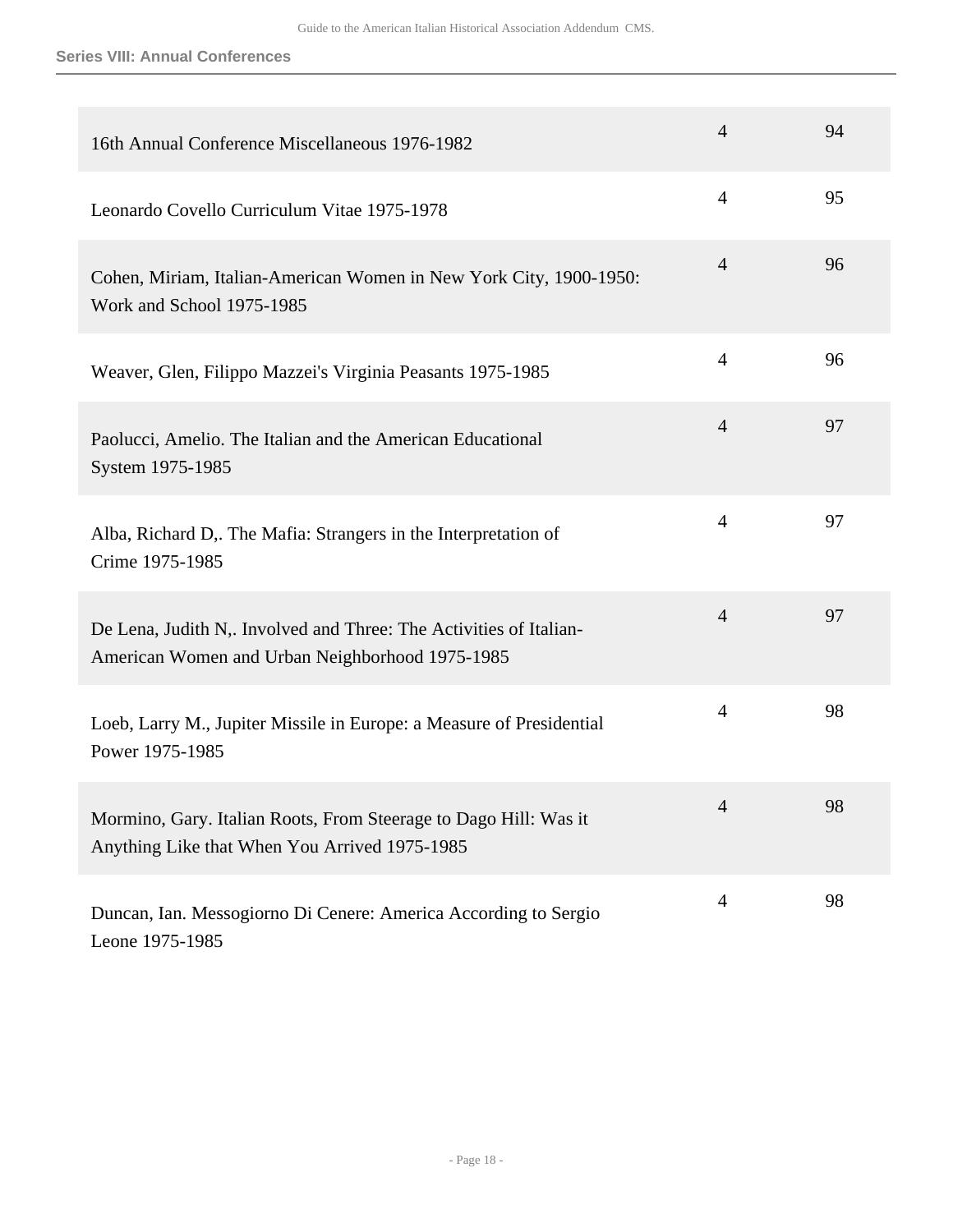| De Palma, Joan. Trends in Pain Perception and Pain Expression Among<br>Italian-Americans 1975-1985                    | $\overline{4}$ | 99  |
|-----------------------------------------------------------------------------------------------------------------------|----------------|-----|
| Terrieri, Nancy. Italian-American in Science and Technology 1975-1985                                                 | $\overline{4}$ | 99  |
| Capozzoli, Mary Jane. Nassau County's American Women in<br>Perspective 1975-1985                                      | $\overline{4}$ | 99  |
| Haynor, Anthony L. Mediating Structures and Italian Ethnicity 1975-1985                                               | $\overline{4}$ | 100 |
| Andreozzi, John. Voluntary Associations and the Assimilation of<br>Milwaukee's Italians 1975-1985                     | $\overline{4}$ | 100 |
| Maurino, F.D. The Myth of the Mafia 1975-1985                                                                         | $\overline{4}$ | 101 |
| Wolfe, Margaret, Repley. Aliens in Southern Appalachia: The Italian<br>Experiences, 1900-1920 1975-1985               | $\overline{4}$ | 101 |
| Ciampa, Bartholomew J., Degradation: The Italian American<br>Case 1975-1985                                           | $\overline{4}$ | 102 |
| Spangler, Michael and Steen Ghitelman, The Italian-Albania of Madison,<br>Wisconsin: A Group within A Group 1975-1985 | $\overline{4}$ | 102 |
| Ceddia, Michael, A,. American Italians and Their Historical<br>Millieu 1975-1985                                      | $\overline{4}$ | 103 |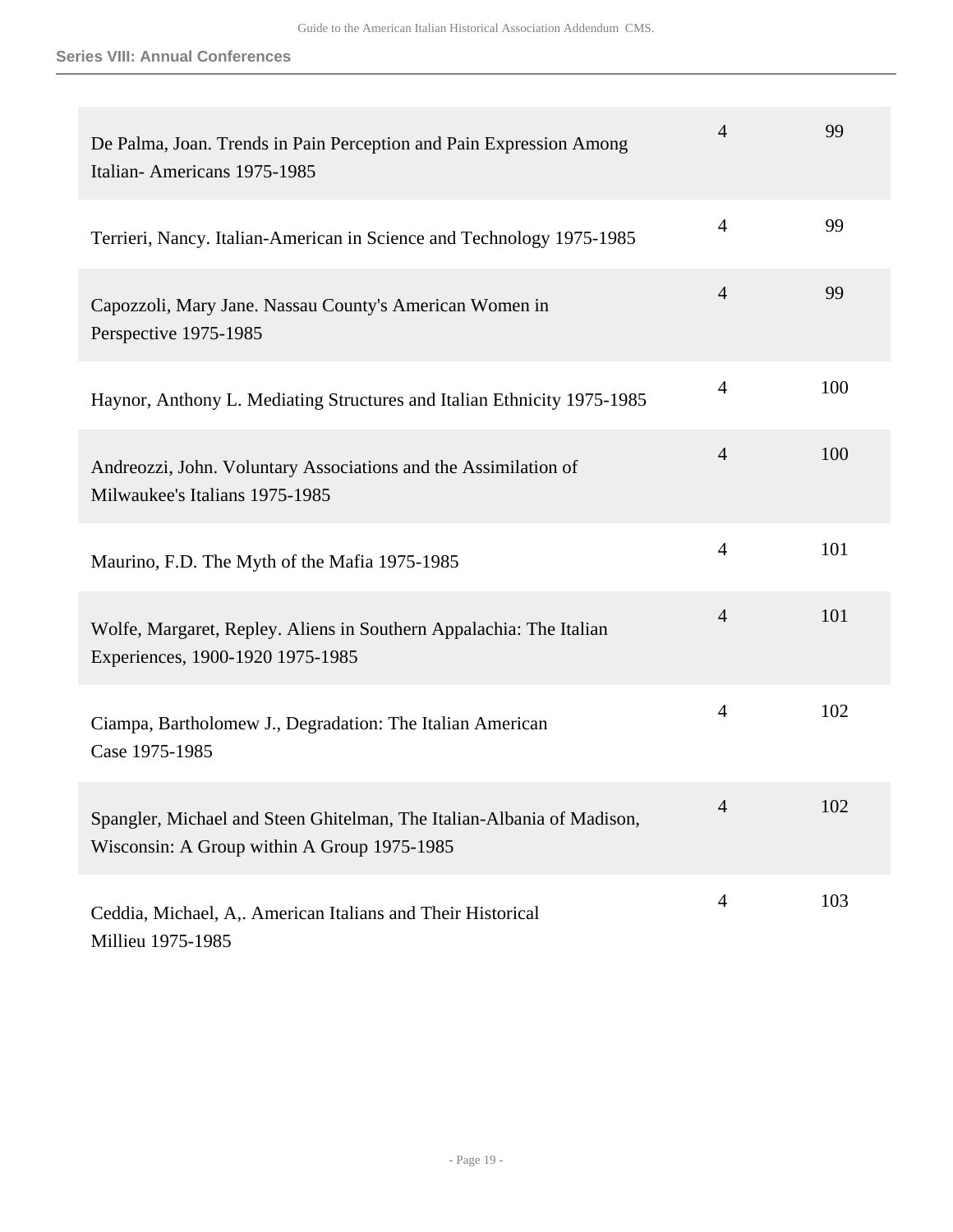| Petto, Adres, S., Quasi Bianchi: Contemporary Problems in Ethnic<br>Typology 1975-1985                                          | $\overline{4}$ | 103 |
|---------------------------------------------------------------------------------------------------------------------------------|----------------|-----|
| Sola, Christine. Bilingualism Among the Italian-American and the Italo-<br>American Code 1975-1985                              | $\overline{4}$ | 103 |
| Allured, Steven, J., The Influence of Italian Immigration on the Catholic<br>Church in America 1975-1985                        | 5              | 104 |
| Orsini, Daniel. Rehabilitating D. Donato, a Phonocentric<br>Novelist 1975-1985                                                  | 5              | 104 |
| Wolfe, Michael, Allen, Strangers on the Land: Italian Farmers in the New<br>South 1975-1985                                     | 5              | 105 |
| Phyllis Cancilla Martinelli, The Development of the Italian Community of<br>Phoenix, Arizona 1975-1985                          | 5              | 105 |
| Chiacchio, Concetta A. Maglione, Current Patterns of Socialization and<br>Adaptation in an Italian American Community 1975-1985 | 5              | 105 |
| Constanza, Nicholas J., The American-Italian Experience 1975-1985                                                               | 5              | 106 |
| Howard, Judith Jeffrey, Class, Sex, and the Legal Position of Italian<br>Women in the Nineteenth Century 1975-1985              | 5              | 106 |
| Iorizzo, Luciano J., The Foreign Born in Oswego County,<br>1850-1930 1975-1985                                                  | 5              | 106 |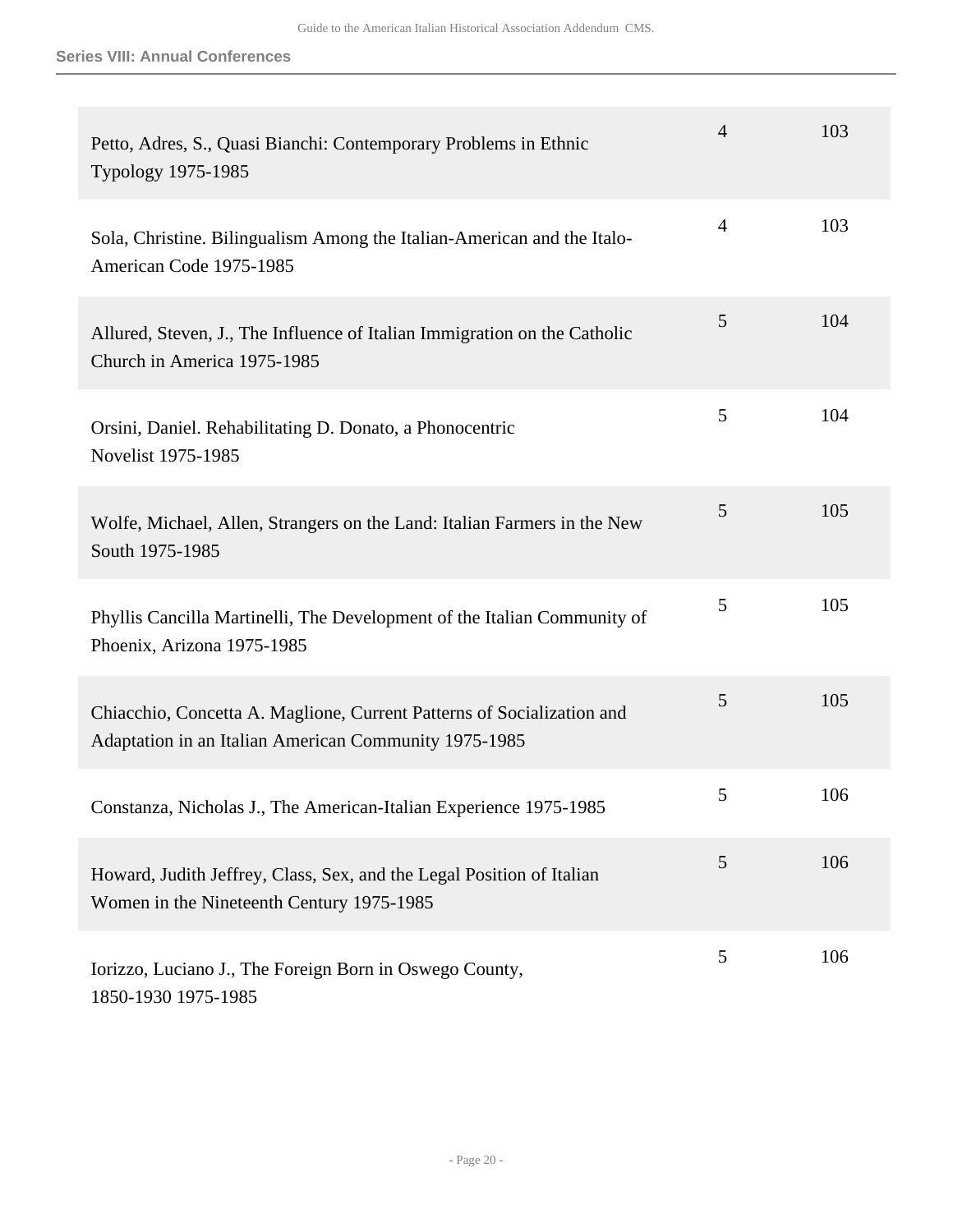| Balancia, Dorothy M., Status of Women in American Society: Italian<br>American Women 1975-1985                                                                     | 5 | 107 |
|--------------------------------------------------------------------------------------------------------------------------------------------------------------------|---|-----|
| Risanova, Michael Joseph, The Invisible Heathens: Family, Economic<br>Class and the Genesis of Ethnicity in America 1975-1985                                      | 5 | 107 |
| Gardaphe, Fred L., Fact and Fiction: Oral Tradition and the Italian-<br>American Writer 1975-1985                                                                  | 5 | 107 |
| Reis, Elizabeth, Cannery Row: The AFL, The IWEW, and Bay Area<br>Italian Cannery Workers 1975-1985                                                                 | 5 | 108 |
| Denning, Brian Curtis, Isolation and Adaptation: The Italian Immigration<br>Families in Chicago 1975-1985                                                          | 5 | 108 |
| Zenzo, Raffaele Di, The Legacy of Rome and the U.S. 1975-1985                                                                                                      | 5 | 109 |
| Vanni, Michelle, Italian Language and the Ethnic Community 1975-1985                                                                                               | 5 | 109 |
| Furio, Colomba M., The Cultural Background of the Italian Immigrant<br>Woman and Its Impact on Her Unionization in the New York City<br>Garment Industry 1975-1985 | 5 | 110 |
| Di Paolo, Blaise, Anthonio Meucci: Inventor of the Telephone 1975-1985                                                                                             | 5 | 110 |
| Corvino, Ida, Italian-Americans: Politics and Culture 1975-1985                                                                                                    | 5 | 111 |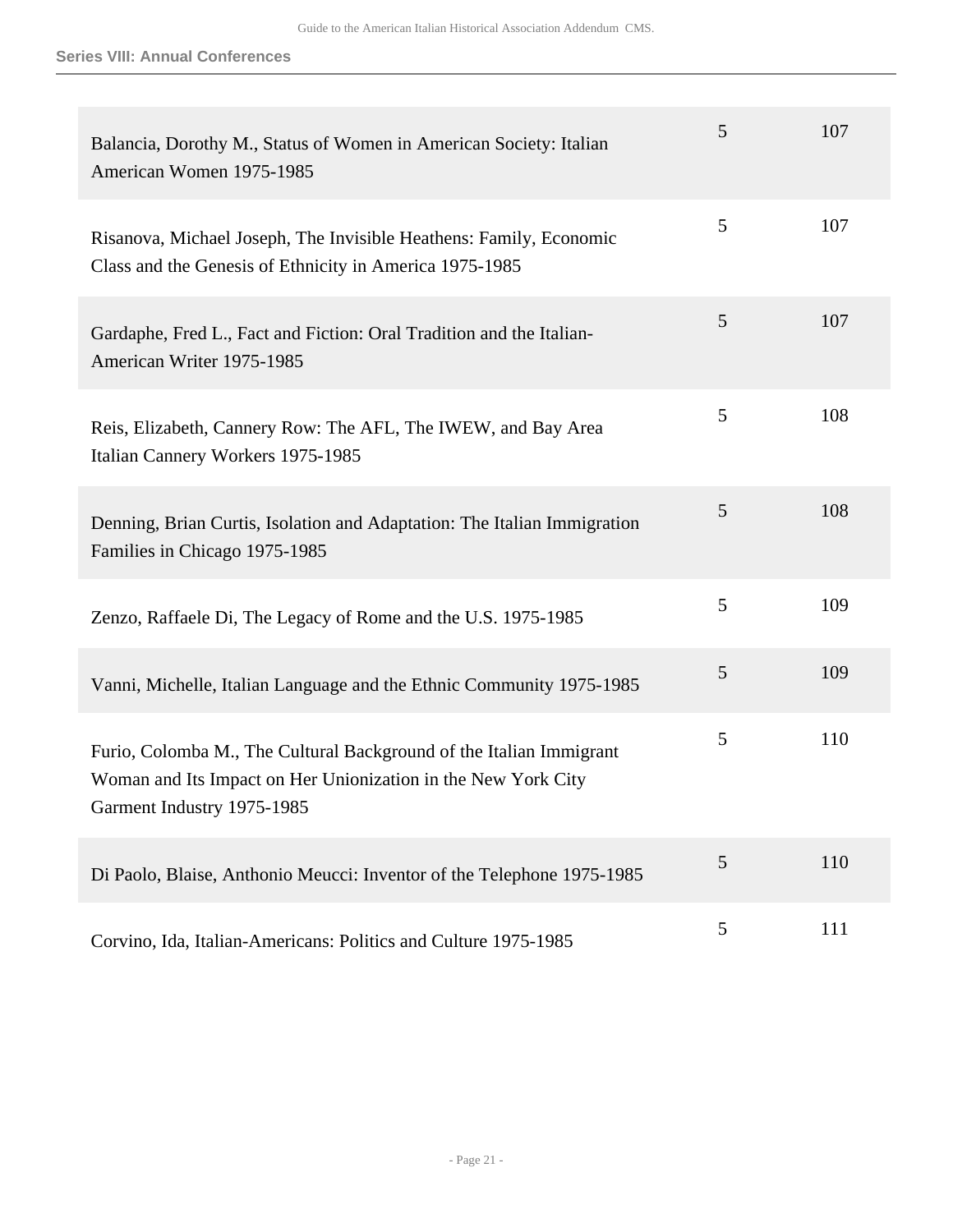| Scelsa, Joseph V., The Italian-American Student at the City University of<br>New York 1975-1985     | 5 | 112 |
|-----------------------------------------------------------------------------------------------------|---|-----|
| Sorrentino, Mary Ann, The Conflict of the Italian-American Feminist<br>Roots Versus Wings 1975-1985 | 5 | 112 |
| Sorrentino, Anthony, Delinquency Prevention Workers in Italian-<br>American Committee 1975-1985     | 5 | 112 |
| Krass, Gerome, Italian-American Community Organizations: Problems<br>and Prospects 1975-1985        | 5 | 112 |
| Belfiglio, Valentine J., Italian Communities in Texas: A.D. 2000 and<br>Beyond 1975-1985            | 5 | 112 |
| Professions and Faiths: Critical Choices in the Italian American<br>Novel undated                   | 5 | 113 |
| Amoral Familism and the Italian-American Family undated                                             | 5 | 113 |
| Institutionalization of Ethnicity: The Toscani in Chicago undated                                   | 5 | 113 |
| An Experimental Graduate Course in EFL undated                                                      | 5 | 113 |
| Response of Italian Immigrants to the Catholic Church in a Mississippi<br>Delta Community undated   | 5 | 114 |
| My Eton Suit undated                                                                                | 5 | 114 |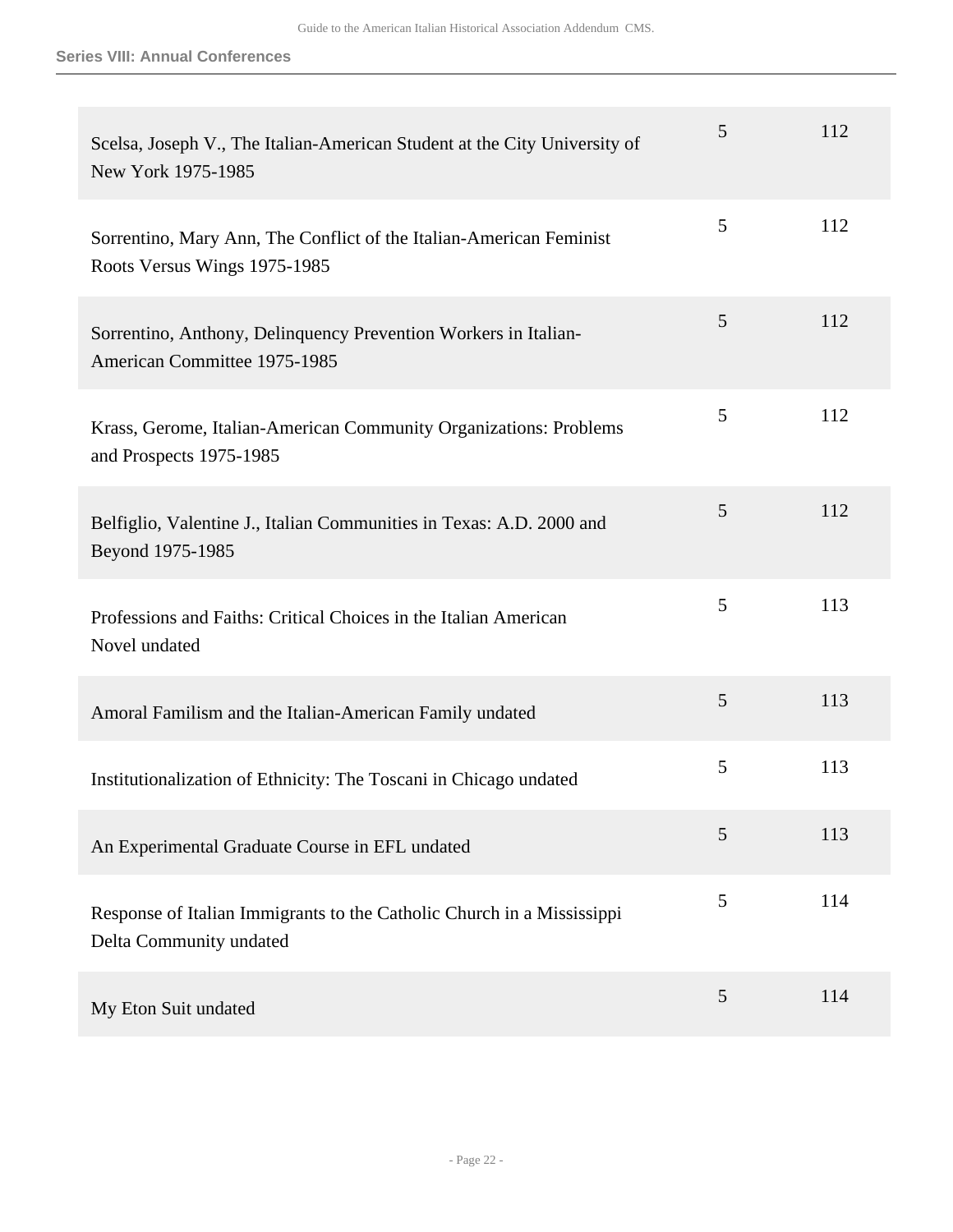<span id="page-22-0"></span>

| 1st: Ethnicity in American Political Life: The Italian American<br>Experience 1968                     | 5          | 115           |
|--------------------------------------------------------------------------------------------------------|------------|---------------|
| 8th: The Urban Experience of Italian American 1975                                                     | 5          | 116           |
| 10th: The Italian immigrant Woman in North America 1977                                                | 5          | 117           |
| 11th: Pane e Lavoro: The Italian American Working Class 1978                                           | 5          | 118           |
| 12th: The Italian Americans in the Professions 1979                                                    | 5          | 119           |
| 13th: The Family and Community Life of Italian-Americas 1980                                           | 6          | 120           |
| 14th: The Italian Americans Through the Generations 1982                                               | 6          | 121           |
| 16th: Italians and Irish in Americas 1983                                                              | 6          | 122           |
| 17th: Support and Struggle: Italians and Italian-Americans in a<br><b>Comparative Perspective 1984</b> | 6          | 123           |
| Magnetic Tapes 24 Oct 1970                                                                             | 7          | 124           |
| <b>Magnetic Tapes undated</b>                                                                          | $\tau$     | 124           |
| <b>Series IX: Studies on Italian Americans 1971-1983</b>                                               |            |               |
|                                                                                                        | <b>Box</b> | <b>Folder</b> |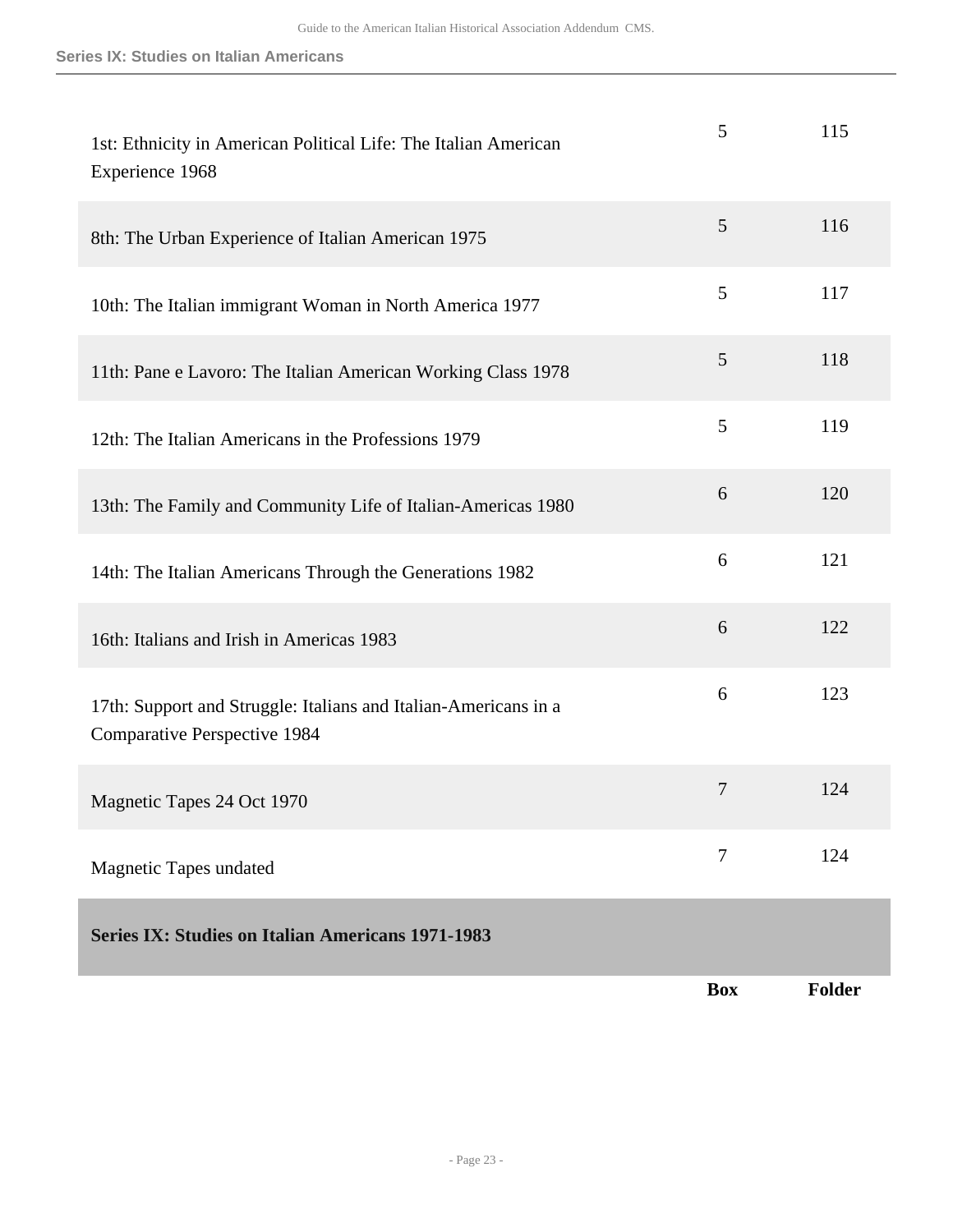**Series X: Archival Material**

<span id="page-23-0"></span>

| American Italian Historical Association Studies 1971-1983                                                | 7                | 125           |
|----------------------------------------------------------------------------------------------------------|------------------|---------------|
| Maurino, Ferdinand D. 1967-1974                                                                          | $\overline{7}$   | 126           |
| Interview with Robert Diodati Gardiner undated                                                           | $\tau$           | 127           |
| Statement on "Jews and Italians: Historic Group Relations and the New<br>Immigration (1881-1924) undated | 7                | 127           |
| "Language and Culture" Guide undated                                                                     | $\tau$           | 129           |
| American Italian Historical Association Report and Proposal<br>Archives undated                          | 7                | 130           |
| Santangelo, Alfred E. 16 Oct 1968                                                                        | 7                | 131           |
| Reception Honoring Dr. Leonard Covello, Casa Italiana 1975                                               | $\overline{7}$   | 132           |
| Leonard Covello Outstanding Achievement Awards 1982                                                      | $\boldsymbol{7}$ | 133           |
| Dr. D'Amore Bicentennial Correspondence 1974                                                             | 7                | 134           |
| Pietro Di Donato correspondence and interview 1973-1974                                                  | $\overline{7}$   | 135           |
| <b>Series X: Archival Material 1968-1983</b>                                                             |                  |               |
|                                                                                                          | <b>Box</b>       | <b>Folder</b> |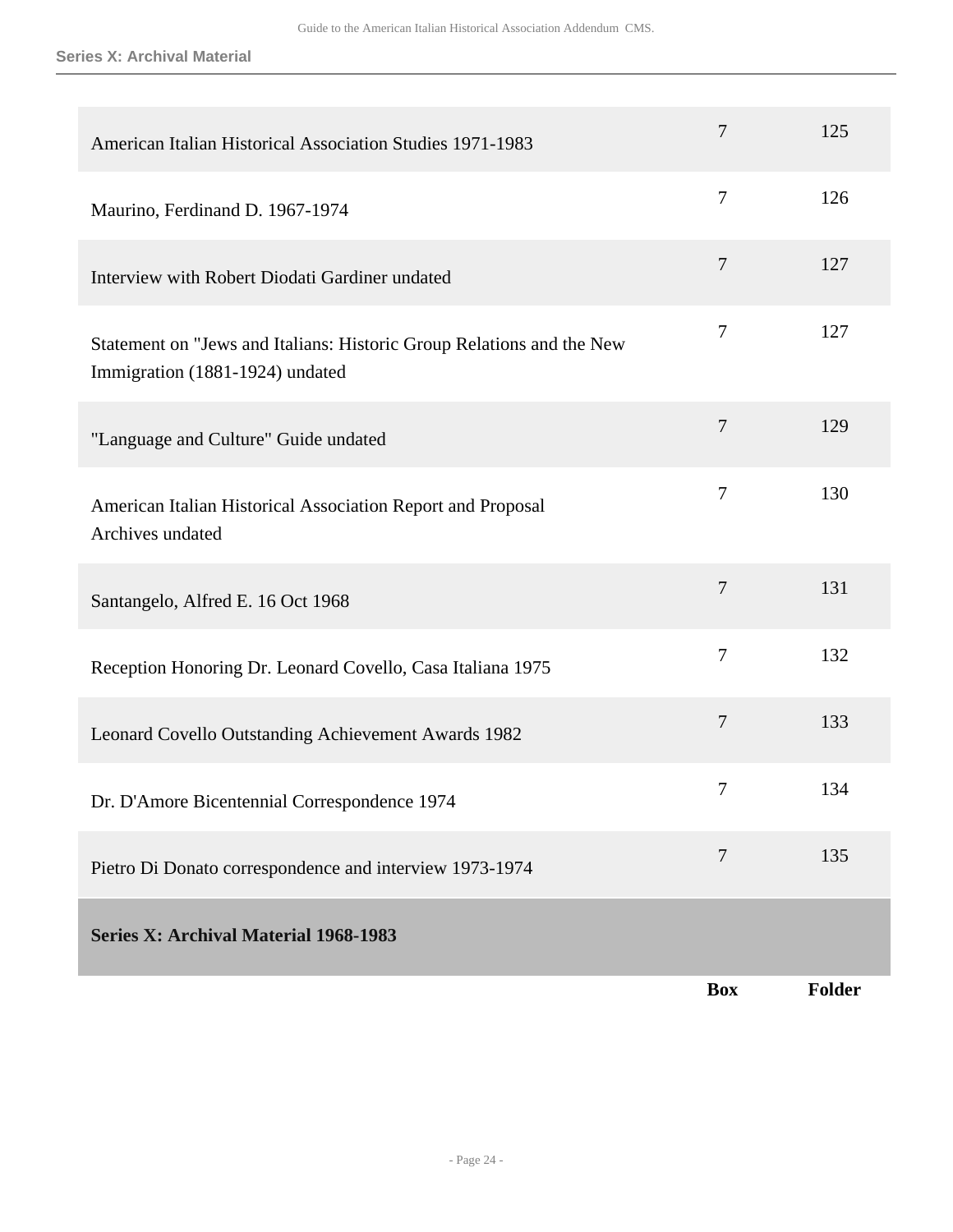**Series XI: Correspondence**

<span id="page-24-0"></span>

| Miss Pietromartire Papers 1983                                                     | $\overline{7}$   | 136           |
|------------------------------------------------------------------------------------|------------------|---------------|
| Publications 1970                                                                  | $\overline{7}$   | 137           |
| Photos undated                                                                     | $\tau$           | 138           |
| National Italian-American Foundation Inc. Washington, D.C.<br>Newsletter 1977-1981 | $\tau$           | 139           |
| Correspondence undated                                                             | $\overline{7}$   | 140           |
| Italian-American Experience Papers 1978                                            | $\boldsymbol{7}$ | 141           |
| Papers 1984                                                                        | $\overline{7}$   | 142           |
| 9th American Italian Historical Association Conference Photos 1976                 | $\boldsymbol{7}$ | 143           |
| Series XI: Correspondence 1966-1982                                                |                  |               |
|                                                                                    | <b>Box</b>       | <b>Folder</b> |
| Batinch, Mary Ellen M. 1977-1978                                                   | 8                | 144           |
| Birnbaum, Lucia Chiavola 1979                                                      | $8\,$            | 145           |
| Colville, Lorraine 1980                                                            | $8\,$            | 146           |
| Covello, Leonard 1966-1968                                                         | $8\,$            | 147           |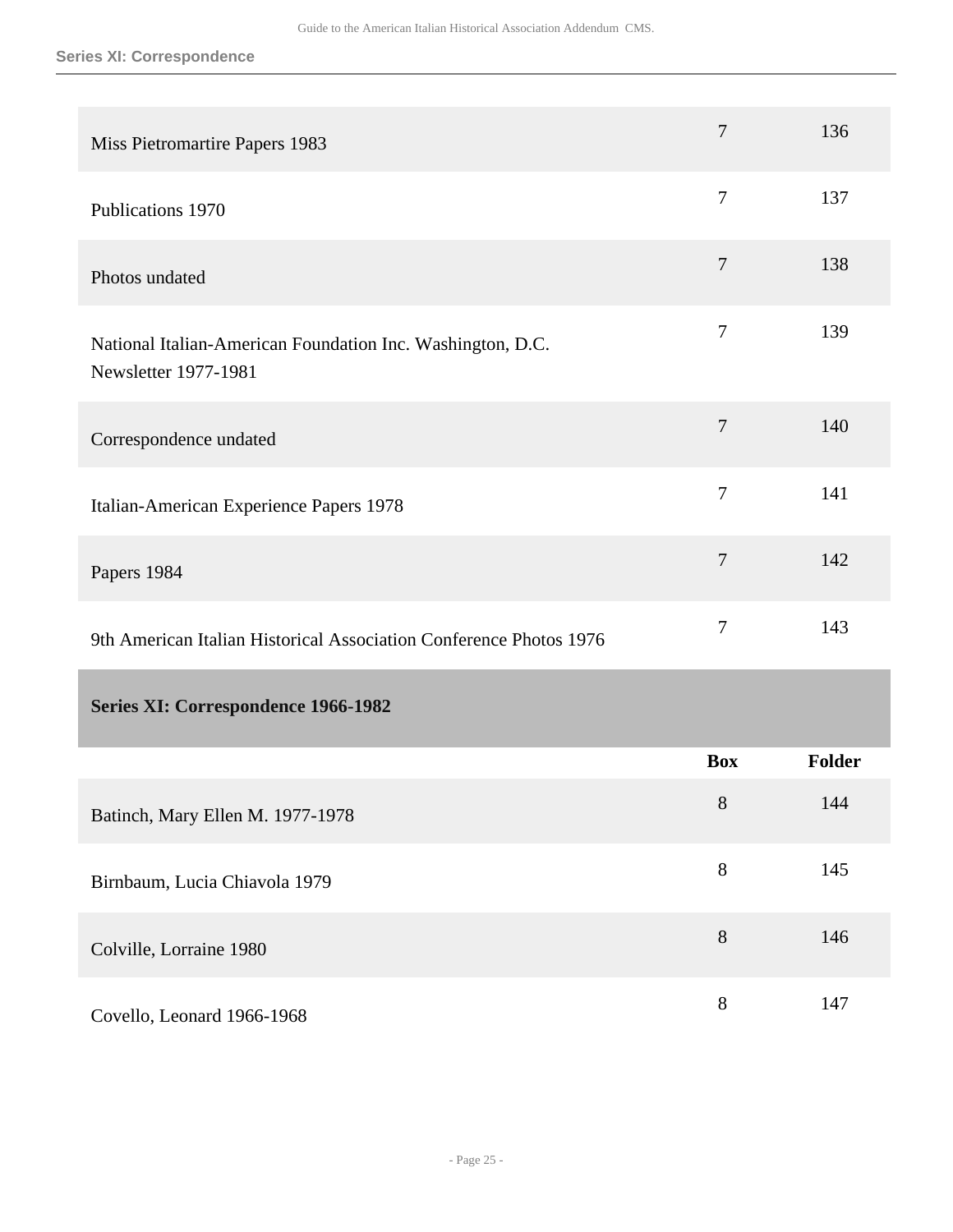| Caporale, Rocco 1977-1979, 1982         | $8\,$ | 148 |
|-----------------------------------------|-------|-----|
| Falbo, S. Ernest 1973                   | 8     | 149 |
| D'Amore, Arcangelo 1972-1976            | $8\,$ | 150 |
| Di Leo, Joseph M. 1977-1979             | 8     | 151 |
| Gerosi, Frank 1974-1978                 | 8     | 152 |
| Iorizzo, Luciano 1972-1981              | 8     | 153 |
| Juliani, Richard N. 1978                | $8\,$ | 154 |
| Krause, Corrine A. 1975                 | 8     | 155 |
| La Gumina, J. Salvatore 1973-1974, 1976 | 8     | 156 |
| McLaughlin, Virginia 1967               | $8\,$ | 156 |
| Meyer, S. Isidore 1970, 1975            | 8     | 157 |
| Mondello, Sal 1972                      | $8\,$ | 158 |
| Montalto, Nicholas 1977-1979            | $8\,$ | 158 |
| Mormino, Gary 1978                      | $8\,$ | 159 |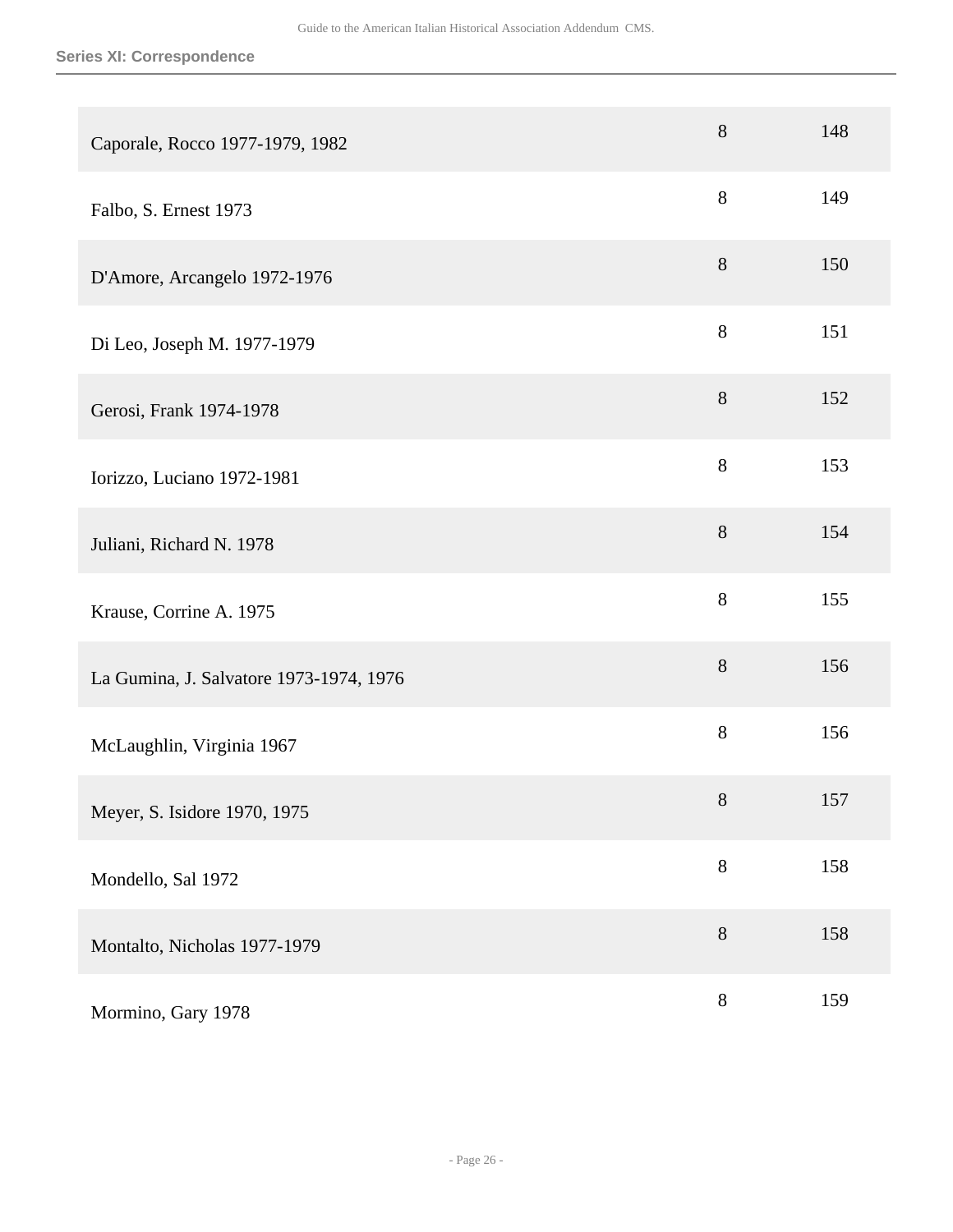<span id="page-26-0"></span>

| Mass, W. Leonard 1968                       | $8\,$      | 159    |
|---------------------------------------------|------------|--------|
| Nazzaro, Pellegrino 1971                    | 8          | 159    |
| Nelli, S. Humbert 1975                      | 8          | 159    |
| Pane, Remigio 1981                          | $8\,$      | 159    |
| Pozzeta, George E. 1977                     | $8\,$      | 160    |
| Scarpaci, Jean 1968, 1972, 1975-1977        | $8\,$      | 160    |
| Tomasi, Fr. Lydio F. 1975-1979              | $8\,$      | 161    |
| Tomasi, Fr. Silvano M. 1967-1977            | 8          | 162    |
| Vecoli, Ralph 1967-1968                     | 8          | 163    |
| Varacalli, Joseph A. 1982                   | 8          | 164    |
| Weiner, Lawrence D. 1972                    | $8\,$      | 164    |
| <b>Series XII: Local Chapters 1976-1982</b> |            |        |
|                                             | <b>Box</b> | Folder |
| New York Regional Chapter 1978-1982         | $8\,$      | 165    |